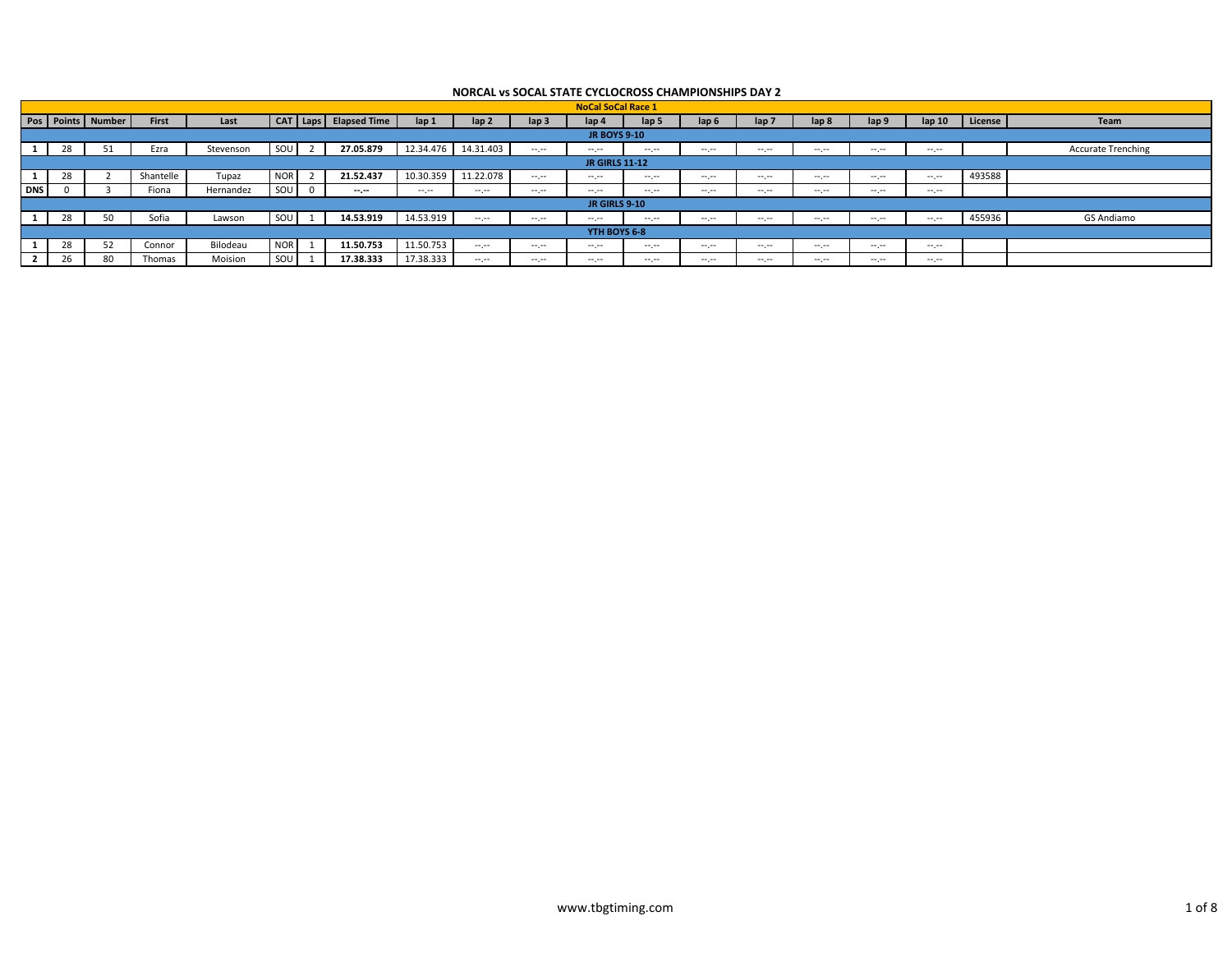|            |          |                   |              |          |            |                         |                       |              |                                 |                                                                                                                           | <b>NoCal SoCal Race 2</b>                                                                      |                                                                                                                                                                                                                                                                                                                                                                                                                                                |                  |                  |                                                                                                                                                                                                                                                                                                                                                                                                                                                                            |                                                        |                   |         |                           |
|------------|----------|-------------------|--------------|----------|------------|-------------------------|-----------------------|--------------|---------------------------------|---------------------------------------------------------------------------------------------------------------------------|------------------------------------------------------------------------------------------------|------------------------------------------------------------------------------------------------------------------------------------------------------------------------------------------------------------------------------------------------------------------------------------------------------------------------------------------------------------------------------------------------------------------------------------------------|------------------|------------------|----------------------------------------------------------------------------------------------------------------------------------------------------------------------------------------------------------------------------------------------------------------------------------------------------------------------------------------------------------------------------------------------------------------------------------------------------------------------------|--------------------------------------------------------|-------------------|---------|---------------------------|
|            |          | Pos Points Number | <b>First</b> | Last     |            |                         | CAT Laps Elapsed Time | $\ln 1$      | $\ln 2$                         | lap <sub>3</sub>                                                                                                          | lap 4                                                                                          | lap 5                                                                                                                                                                                                                                                                                                                                                                                                                                          | lap <sub>6</sub> | lap <sub>7</sub> | lap <sub>8</sub>                                                                                                                                                                                                                                                                                                                                                                                                                                                           | lap <sub>9</sub>                                       | lap <sub>10</sub> | License | <b>Team</b>               |
|            |          |                   |              |          |            |                         |                       |              |                                 |                                                                                                                           | <b>JR BOYS 13-14</b>                                                                           |                                                                                                                                                                                                                                                                                                                                                                                                                                                |                  |                  |                                                                                                                                                                                                                                                                                                                                                                                                                                                                            |                                                        |                   |         |                           |
|            | 28       | 91                | McKay        | Kinsey   | <b>NOR</b> | $\overline{\mathbf{3}}$ | 23.20.002             |              | 07.34.544  07.52.972  07.52.486 |                                                                                                                           | $\mathcal{L}^{\mathcal{L}}(\mathcal{L}^{\mathcal{L}})$                                         | $\sim$ , $\sim$                                                                                                                                                                                                                                                                                                                                                                                                                                | and provided     | $-1$             | $\sim$                                                                                                                                                                                                                                                                                                                                                                                                                                                                     | $\mathcal{L}^{\mathcal{L}}(\mathcal{L}^{\mathcal{L}})$ | $-1$              | 423654  |                           |
|            |          |                   |              |          |            |                         |                       |              |                                 |                                                                                                                           | <b>JR GIRLS 13-14</b>                                                                          |                                                                                                                                                                                                                                                                                                                                                                                                                                                |                  |                  |                                                                                                                                                                                                                                                                                                                                                                                                                                                                            |                                                        |                   |         |                           |
|            | 28       | 92                | Olivia       | Lawson   | SOU        | 2                       | 26.28.892             |              | 12.04.122  14.24.770            | $-1$                                                                                                                      | $\sim$ , $\sim$                                                                                | $-1$                                                                                                                                                                                                                                                                                                                                                                                                                                           | $-1$             | $-1.1$           | $\frac{1}{2} \left( \frac{1}{2} \right) \left( \frac{1}{2} \right) \left( \frac{1}{2} \right)$                                                                                                                                                                                                                                                                                                                                                                             | $-1$                                                   | $-1$              | 419914  | GS Andiamo                |
|            |          |                   |              |          |            |                         |                       |              |                                 |                                                                                                                           | <b>JR GIRLS 15-16</b>                                                                          |                                                                                                                                                                                                                                                                                                                                                                                                                                                |                  |                  |                                                                                                                                                                                                                                                                                                                                                                                                                                                                            |                                                        |                   |         |                           |
|            | 28       | 25                | Cheyenne     | Comer    | SOU        | $\overline{\mathbf{3}}$ | 24.49.149             | 07.57.331    |                                 | 08.24.202 08.27.616                                                                                                       | $\sim$ , $\sim$                                                                                | $\frac{1}{2} \left( \frac{1}{2} \right) \frac{1}{2} \left( \frac{1}{2} \right) \frac{1}{2} \left( \frac{1}{2} \right) \frac{1}{2} \left( \frac{1}{2} \right) \frac{1}{2} \left( \frac{1}{2} \right) \frac{1}{2} \left( \frac{1}{2} \right) \frac{1}{2} \left( \frac{1}{2} \right) \frac{1}{2} \left( \frac{1}{2} \right) \frac{1}{2} \left( \frac{1}{2} \right) \frac{1}{2} \left( \frac{1}{2} \right) \frac{1}{2} \left( \frac{1}{2} \right)$ | and provide      | $-1$             | $-1$                                                                                                                                                                                                                                                                                                                                                                                                                                                                       | $\mathcal{L}^{\mathcal{L}}(\mathcal{L}^{\mathcal{L}})$ | $-1$              | 297265  | Team SoCal Cross          |
|            |          |                   |              |          |            |                         |                       |              |                                 |                                                                                                                           | <b>MSTR WMN 35+</b>                                                                            |                                                                                                                                                                                                                                                                                                                                                                                                                                                |                  |                  |                                                                                                                                                                                                                                                                                                                                                                                                                                                                            |                                                        |                   |         |                           |
| <b>DNS</b> | $\Omega$ | 200               | Brooke       | Summers  | <b>NOR</b> | $\overline{0}$          | $-1$                  | $-1.1 - 1.0$ | $-1.1 - 1.0$                    | $-1$                                                                                                                      | $-1$                                                                                           | $-1$                                                                                                                                                                                                                                                                                                                                                                                                                                           | $-1$             | $-1.1$           | $-1$                                                                                                                                                                                                                                                                                                                                                                                                                                                                       | $-1$                                                   | <b>Service</b>    | 454648  |                           |
|            |          |                   |              |          |            |                         |                       |              |                                 |                                                                                                                           | <b>MSTR WMN 45+</b>                                                                            |                                                                                                                                                                                                                                                                                                                                                                                                                                                |                  |                  |                                                                                                                                                                                                                                                                                                                                                                                                                                                                            |                                                        |                   |         |                           |
|            | 28       | 201               | Robin        | Kaminsky | SOU        | $\overline{\mathbf{3}}$ | 23.08.531             | 07.38.851    | 07.45.850                       | 07.43.830                                                                                                                 | $\mathcal{L}^{\mathcal{L}}(\mathcal{L}^{\mathcal{L}})$                                         | $-1$                                                                                                                                                                                                                                                                                                                                                                                                                                           | an jar           | $-1$             | $-1$                                                                                                                                                                                                                                                                                                                                                                                                                                                                       | $\mathcal{L}^{\mathcal{L}}(\mathcal{L}^{\mathcal{L}})$ | $-1.1$            | 361130  | <b>Big Orange Cycling</b> |
|            | 26       | 205               | Kendra       | Foley    | <b>NOR</b> | $\overline{\mathbf{3}}$ | 23.58.450             | 07.40.051    | 07.57.530                       | 08.20.869                                                                                                                 | المعرجة                                                                                        | $-1$                                                                                                                                                                                                                                                                                                                                                                                                                                           | $-1$             | --.--            | $-1$                                                                                                                                                                                                                                                                                                                                                                                                                                                                       | $-1$                                                   | $-1.1$            | 331616  | Kinetic Cycles            |
|            | 24       | 203               | Dorothy      | Wong     | SOU        | $\overline{\mathbf{3}}$ | 24.08.557             | 07.44.376    | 08.25.616                       | 07.58.565                                                                                                                 | $-1$                                                                                           | $-1$                                                                                                                                                                                                                                                                                                                                                                                                                                           | $-1$             | --.--            | $-1$                                                                                                                                                                                                                                                                                                                                                                                                                                                                       | $-1$                                                   | $-1.1$            | 104462  | The TEAM SOCALCross       |
|            | 22       | 274               | Isabelle     | Thompson | SOU        | $\overline{\mathbf{3}}$ | 27.43.162             | 08.56.563    | 09.17.129                       | 09.29.470                                                                                                                 | $-1$                                                                                           | $-1$                                                                                                                                                                                                                                                                                                                                                                                                                                           | --.--            | --.--            | $-1$                                                                                                                                                                                                                                                                                                                                                                                                                                                                       | $-1.1$                                                 | $-1.1$            | 417063  |                           |
| <b>DNS</b> | $\Omega$ | 202               | Carolyn      | Reeves   | SOU        | $\Omega$                | $-1$                  | $-1.1 - 1.0$ | angan                           | $-1$                                                                                                                      | $-1$                                                                                           | $-1$                                                                                                                                                                                                                                                                                                                                                                                                                                           | $-1$             | --.--            | $-1.1 - 1.0$                                                                                                                                                                                                                                                                                                                                                                                                                                                               | $-1$                                                   | $-1.1$            | 301429  |                           |
|            |          |                   |              |          |            |                         |                       |              |                                 |                                                                                                                           | <b>MSTR WMN 55+</b>                                                                            |                                                                                                                                                                                                                                                                                                                                                                                                                                                |                  |                  |                                                                                                                                                                                                                                                                                                                                                                                                                                                                            |                                                        |                   |         |                           |
|            | 28       | 204               | Lauren       | Liden    | <b>NOR</b> | $\overline{\mathbf{3}}$ | 24.37.090             | 07.42.451    | 08.06.329                       | 08.48.310                                                                                                                 | $\frac{1}{2} \left( \frac{1}{2} \right) \left( \frac{1}{2} \right) \left( \frac{1}{2} \right)$ | $\frac{1}{2} \left( \frac{1}{2} \right) \left( \frac{1}{2} \right) \left( \frac{1}{2} \right)$                                                                                                                                                                                                                                                                                                                                                 | $-1$             | $-1.1$           | $-1$                                                                                                                                                                                                                                                                                                                                                                                                                                                                       | $-1.1$                                                 | $-1.1$            | 334762  | Delta Velo                |
|            |          |                   |              |          |            |                         |                       |              |                                 |                                                                                                                           | <b>WMN 3-4</b>                                                                                 |                                                                                                                                                                                                                                                                                                                                                                                                                                                |                  |                  |                                                                                                                                                                                                                                                                                                                                                                                                                                                                            |                                                        |                   |         |                           |
|            | 28       | 119               | Lisa         | Cordova  | <b>NOR</b> | $\overline{\mathbf{3}}$ | 23.12.301             | 07.37.451    | 07.47.433                       | 07.47.417                                                                                                                 | $-1$                                                                                           | angen i                                                                                                                                                                                                                                                                                                                                                                                                                                        | an jar           | $-2.2 - 1.2$     | $\sim$                                                                                                                                                                                                                                                                                                                                                                                                                                                                     | $\mathcal{L}^{\mathcal{L}}(\mathcal{L}^{\mathcal{L}})$ | $-1$              | 399567  |                           |
|            | 26       | 113               | Sonia        | Ross     | SOU        | $\overline{\mathbf{3}}$ | 23.58.210             | 07.49.101    | 08.03.778                       | 08.05.331                                                                                                                 | $-1$                                                                                           | $-1$                                                                                                                                                                                                                                                                                                                                                                                                                                           | $-1$             | --.--            | $-1$                                                                                                                                                                                                                                                                                                                                                                                                                                                                       | $-1$                                                   | $-1.1 - 1.0$      |         |                           |
|            | 24       | 112               | Lindsay      | Howard   | <b>NOR</b> | $\overline{\mathbf{3}}$ | 25.26.171             | 08.19.680    | 08.25.519                       | 08.40.972                                                                                                                 | المعرجة                                                                                        | $-1$                                                                                                                                                                                                                                                                                                                                                                                                                                           | $-1$             | --.--            | $-1$                                                                                                                                                                                                                                                                                                                                                                                                                                                                       | $-1$                                                   | $-1.1$            | 473785  |                           |
|            | 22       | 116               | Jamie        | Jorski   | <b>NOR</b> | $\overline{\mathbf{3}}$ | 26.06.362             | 08.22.170    | 08.41.582                       | 09.02.610                                                                                                                 | $-1$                                                                                           | $-1$                                                                                                                                                                                                                                                                                                                                                                                                                                           | $-1$             | --.--            | $-1$                                                                                                                                                                                                                                                                                                                                                                                                                                                                       | $-1.1$                                                 | $-1.1 - 1.0$      |         |                           |
|            | 21       | 118               | Kyla         | Purtell  | SOU        | $\overline{\mathbf{3}}$ | 32.30.273             | 09.57.563    | 11.06.208                       | 11.26.502                                                                                                                 | $\sim$                                                                                         | $-1$                                                                                                                                                                                                                                                                                                                                                                                                                                           | $-1$             | --.--            | $-1$                                                                                                                                                                                                                                                                                                                                                                                                                                                                       | $-1$                                                   | $-1$              | 358406  |                           |
|            | 19       | 117               | Courtney     | Comer    | SOU        |                         | 23.09.977             | 11.11.050    | 11.58.927                       | $-1$                                                                                                                      | المعرجة                                                                                        | $-1$                                                                                                                                                                                                                                                                                                                                                                                                                                           | $-1$             | $-1.1 - 1.0$     | $-1$                                                                                                                                                                                                                                                                                                                                                                                                                                                                       | $-1$                                                   | $-1.1$            | 287901  |                           |
| <b>DNS</b> | $\Omega$ | 111               | Christine    | Gibson   | SOU        | $\overline{0}$          | $-1$                  | --.-         | المعرضة                         | $\frac{1}{2} \left( \frac{1}{2} \right) \left( \frac{1}{2} \right) \left( \frac{1}{2} \right) \left( \frac{1}{2} \right)$ | --.-                                                                                           | --.-                                                                                                                                                                                                                                                                                                                                                                                                                                           | --.--            | --.-             | $\frac{1}{2} \left( \frac{1}{2} \right) \left( \frac{1}{2} \right) \left( \frac{1}{2} \right) \left( \frac{1}{2} \right) \left( \frac{1}{2} \right) \left( \frac{1}{2} \right) \left( \frac{1}{2} \right) \left( \frac{1}{2} \right) \left( \frac{1}{2} \right) \left( \frac{1}{2} \right) \left( \frac{1}{2} \right) \left( \frac{1}{2} \right) \left( \frac{1}{2} \right) \left( \frac{1}{2} \right) \left( \frac{1}{2} \right) \left( \frac{1}{2} \right) \left( \frac$ | --.-                                                   | $-2.2 - 1.2$      | 522624  |                           |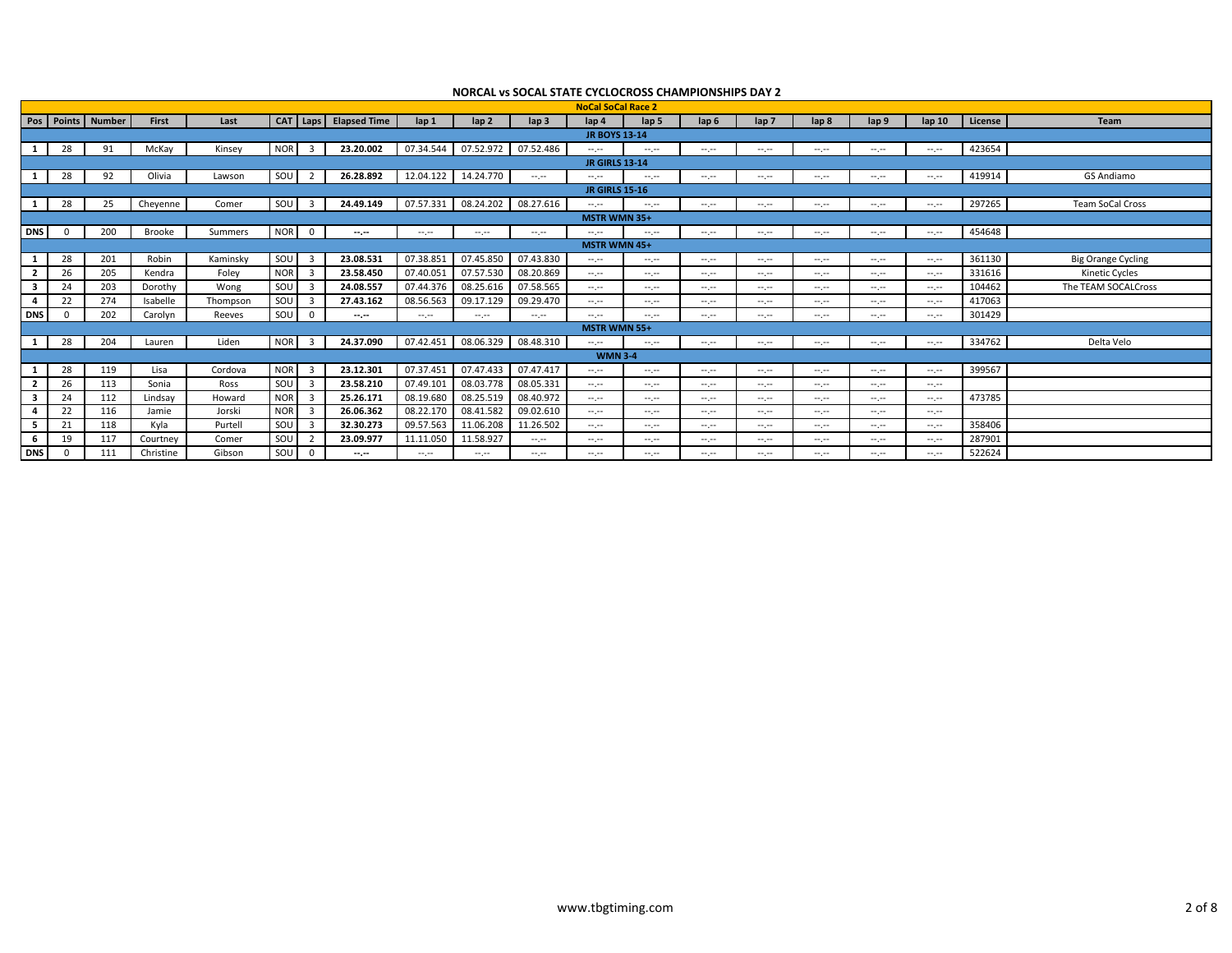|            |    |                       |              |           |                           |                       |                                                                                                                           |                                                                                                                           |                  | <b>NoCal SoCal Race 3</b> |              |                |                  |                  |                                                                                                                                                                                                                                                                                                                                                                                                                                                                            |                                                                                                                                                                                                                                                                                                                                                                                                                                                                            |         |                              |
|------------|----|-----------------------|--------------|-----------|---------------------------|-----------------------|---------------------------------------------------------------------------------------------------------------------------|---------------------------------------------------------------------------------------------------------------------------|------------------|---------------------------|--------------|----------------|------------------|------------------|----------------------------------------------------------------------------------------------------------------------------------------------------------------------------------------------------------------------------------------------------------------------------------------------------------------------------------------------------------------------------------------------------------------------------------------------------------------------------|----------------------------------------------------------------------------------------------------------------------------------------------------------------------------------------------------------------------------------------------------------------------------------------------------------------------------------------------------------------------------------------------------------------------------------------------------------------------------|---------|------------------------------|
|            |    | Pos   Points   Number | <b>First</b> | Last      |                           | CAT Laps Elapsed Time | $\ln 1$                                                                                                                   | lap <sub>2</sub>                                                                                                          | lap <sub>3</sub> | lap <sub>4</sub>          | lap 5        | lap 6          | lap <sub>7</sub> | lap <sub>8</sub> | lap 9                                                                                                                                                                                                                                                                                                                                                                                                                                                                      | lap <sub>10</sub>                                                                                                                                                                                                                                                                                                                                                                                                                                                          | License | <b>Team</b>                  |
|            |    |                       |              |           |                           |                       |                                                                                                                           |                                                                                                                           |                  | <b>JR BOYS 15-16</b>      |              |                |                  |                  |                                                                                                                                                                                                                                                                                                                                                                                                                                                                            |                                                                                                                                                                                                                                                                                                                                                                                                                                                                            |         |                              |
|            | 28 | 244                   | Jordy        | Malmberg  | <b>NOR</b><br>6           | 40.14.685             | 06.45.713                                                                                                                 | 06.50.775                                                                                                                 | 06.36.239        | 06.34.840                 | 06.42.281    | 06.44.837      | $-1$             | $-1$             | $-1.1 - 1.0$                                                                                                                                                                                                                                                                                                                                                                                                                                                               | $-1.1 - 1.0$                                                                                                                                                                                                                                                                                                                                                                                                                                                               | 459668  | <b>Family Cycling Center</b> |
|            | 26 | 245                   | Brody        | McDonald  | SOU<br>-6                 | 42.13.779             | 06.45.522                                                                                                                 | 06.51.218                                                                                                                 | 06.49.267        | 07.03.232                 | 07.14.539    | 07.30.001      | <b>Security</b>  | --.--            | $-1$                                                                                                                                                                                                                                                                                                                                                                                                                                                                       | $-1.1 - 1.0$                                                                                                                                                                                                                                                                                                                                                                                                                                                               | 361964  | Celo Pacific                 |
| -3         | 24 | 241                   | <b>DYLAN</b> | GONG      | <b>NOR</b><br>-6          | 44.14.028             | 07.00.175                                                                                                                 | 06.52.691                                                                                                                 | 07.04.572        | 07.16.697                 | 07.32.392    | 08.27.501      | <b>Security</b>  | $-1$             | $-1$                                                                                                                                                                                                                                                                                                                                                                                                                                                                       | $-1.1$                                                                                                                                                                                                                                                                                                                                                                                                                                                                     | 517470  |                              |
| <b>DNS</b> |    | 242                   | Grant        | Heuring   | <b>NOR</b><br>$\mathbf 0$ | $-1$                  | angan                                                                                                                     | المسرمت                                                                                                                   | $-1$             | $-1$                      | $-1.1 - 1.0$ | $-1$           | <b>Security</b>  | $-1$             | $-1$                                                                                                                                                                                                                                                                                                                                                                                                                                                                       | $-1$                                                                                                                                                                                                                                                                                                                                                                                                                                                                       | 496677  | <b>ACADEMY</b>               |
| <b>DNS</b> |    | 243                   | Brian        | Kalcic    | <b>NOR</b><br>$\Omega$    | $-1$                  | $\frac{1}{2} \left( \frac{1}{2} \right) \left( \frac{1}{2} \right) \left( \frac{1}{2} \right) \left( \frac{1}{2} \right)$ | $\frac{1}{2} \left( \frac{1}{2} \right) \left( \frac{1}{2} \right) \left( \frac{1}{2} \right) \left( \frac{1}{2} \right)$ | $-1$             | $-1.1 - 1.0$              | $-1.1$       | $-1$           | <b>Security</b>  | $-1$             | $-1$                                                                                                                                                                                                                                                                                                                                                                                                                                                                       | --.--                                                                                                                                                                                                                                                                                                                                                                                                                                                                      | 516782  |                              |
|            |    |                       |              |           |                           |                       |                                                                                                                           |                                                                                                                           |                  | <b>JR BOYS 17-18</b>      |              |                |                  |                  |                                                                                                                                                                                                                                                                                                                                                                                                                                                                            |                                                                                                                                                                                                                                                                                                                                                                                                                                                                            |         |                              |
| <b>DNS</b> |    | 246                   | David        | Kalcic    | <b>NOR</b><br>$^{\circ}$  | $-1$                  | المعرجين                                                                                                                  | $-1$                                                                                                                      | المعرضة          | $-1.1 - 1.0$              | $-1.1$       | المعرجة        | $-1$             | $-1$             | $-1$                                                                                                                                                                                                                                                                                                                                                                                                                                                                       | $-1$                                                                                                                                                                                                                                                                                                                                                                                                                                                                       | 516784  |                              |
|            |    |                       |              |           |                           |                       |                                                                                                                           |                                                                                                                           |                  | <b>SS MEN 1-5</b>         |              |                |                  |                  |                                                                                                                                                                                                                                                                                                                                                                                                                                                                            |                                                                                                                                                                                                                                                                                                                                                                                                                                                                            |         |                              |
|            | 28 | 158                   | Ryan         | Rinn      | <b>NOR</b><br>6           | 40.39.828             | 06.27.536                                                                                                                 | 06.41.099                                                                                                                 | 06.44.981        | 06.50.560                 | 06.56.322    | 06.59.330      | $-1$             | $-1$             | $-1.1 - 1.0$                                                                                                                                                                                                                                                                                                                                                                                                                                                               | $-1$                                                                                                                                                                                                                                                                                                                                                                                                                                                                       | 388951  | Viva La Tarte                |
|            | 26 | 151                   | Kenten       | Harris    | SOU<br>b                  | 42.03.980             | 07.04.472                                                                                                                 | 07.01.616                                                                                                                 | 06.58.491        | 07.07.223                 | 07.00.671    | 06.51.507      | $-1$             | $-1$             | $-1.1 - 1.0$                                                                                                                                                                                                                                                                                                                                                                                                                                                               | $-1.1$                                                                                                                                                                                                                                                                                                                                                                                                                                                                     | 364672  | Team Velocity                |
| -3         | 24 | 153                   | Richard      | Laflin    | SOU<br>-6                 | 42.21.176             | 07.15.070                                                                                                                 | 06.58.735                                                                                                                 | 07.05.131        | 06.58.374                 | 07.03.828    | 07.00.038      | $-1$             | $-1$             | $-1$                                                                                                                                                                                                                                                                                                                                                                                                                                                                       | $-1.1 - 1.0$                                                                                                                                                                                                                                                                                                                                                                                                                                                               | 468529  |                              |
|            | 22 | 160                   | Saja         | Leesuvate | SOU<br>-6                 | 48.16.870             | 07.39.200                                                                                                                 | 07.58.976                                                                                                                 | 08.07.801        | 08.02.809                 | 08.10.441    | 08.17.643      | <b>Section</b>   | $-1$             | $-1$                                                                                                                                                                                                                                                                                                                                                                                                                                                                       | $\cdots \cdots$                                                                                                                                                                                                                                                                                                                                                                                                                                                            | 362229  | MGB                          |
| 5          | 21 | 161                   | Jason        | Shanney   | SOU<br>- 5                | 41.47.107             | 08.09.775                                                                                                                 | 08.08.594                                                                                                                 | 08.18.709        | 08.41.920                 | 08.28.109    | and provided   | <b>Security</b>  | $-1$             | $-1$                                                                                                                                                                                                                                                                                                                                                                                                                                                                       | --.--                                                                                                                                                                                                                                                                                                                                                                                                                                                                      | 454680  |                              |
|            | 19 | 163                   | Tony         | Eichen    | SOU<br>-5                 | 47.09.518             | 08.53.900                                                                                                                 | 09.32.845                                                                                                                 | 09.30.727        | 09.43.096                 | 09.28.950    | $-1$           | $-1$             | --.--            | $\frac{1}{2} \left( \frac{1}{2} \right) \left( \frac{1}{2} \right) \left( \frac{1}{2} \right) \left( \frac{1}{2} \right) \left( \frac{1}{2} \right) \left( \frac{1}{2} \right) \left( \frac{1}{2} \right) \left( \frac{1}{2} \right) \left( \frac{1}{2} \right) \left( \frac{1}{2} \right) \left( \frac{1}{2} \right) \left( \frac{1}{2} \right) \left( \frac{1}{2} \right) \left( \frac{1}{2} \right) \left( \frac{1}{2} \right) \left( \frac{1}{2} \right) \left( \frac$ | $-1.1 - 1.0$                                                                                                                                                                                                                                                                                                                                                                                                                                                               |         | Lightning Velo               |
|            | 17 | 162                   | Rilee        | Wilmore   | SOU                       | 41.54.214             | 10.00.268                                                                                                                 | 10.11.193                                                                                                                 | 10.55.910        | 10.46.843                 | $-1.1 - 1.0$ | $-1$           | $-1$             | --.--            | $-1$                                                                                                                                                                                                                                                                                                                                                                                                                                                                       | --.--                                                                                                                                                                                                                                                                                                                                                                                                                                                                      | 195168  | Celo Pacific                 |
|            | 15 | 152                   | Kenneth      | Hill      | SOU                       | 48.29.988             | 10.04.449                                                                                                                 | 11.36.037                                                                                                                 | 15.17.111        | 11.32.391                 | $-1.1$       | $-1$           | $-1$             | $-1$             | $-1.1 - 1.0$                                                                                                                                                                                                                                                                                                                                                                                                                                                               | $-1.1$                                                                                                                                                                                                                                                                                                                                                                                                                                                                     | 272123  | The TEAM SOCALCross          |
| <b>DNS</b> |    | 155                   | Clint        | Stevenson | SOU<br>$\mathbf 0$        | $-1$                  | $-1.1 - 1.0$                                                                                                              | $\frac{1}{2} \left( \frac{1}{2} \right) \left( \frac{1}{2} \right) \left( \frac{1}{2} \right) \left( \frac{1}{2} \right)$ | --.-             | $-1.1 - 1.0$              | $-1.1$       | $-1$           | <b>Security</b>  | $-1$             | $-1.1 - 1.0$                                                                                                                                                                                                                                                                                                                                                                                                                                                               | $\frac{1}{2} \left( \frac{1}{2} \right) \left( \frac{1}{2} \right) \left( \frac{1}{2} \right) \left( \frac{1}{2} \right) \left( \frac{1}{2} \right) \left( \frac{1}{2} \right) \left( \frac{1}{2} \right) \left( \frac{1}{2} \right) \left( \frac{1}{2} \right) \left( \frac{1}{2} \right) \left( \frac{1}{2} \right) \left( \frac{1}{2} \right) \left( \frac{1}{2} \right) \left( \frac{1}{2} \right) \left( \frac{1}{2} \right) \left( \frac{1}{2} \right) \left( \frac$ |         | <b>Accurate Trenching</b>    |
|            |    |                       |              |           |                           |                       |                                                                                                                           |                                                                                                                           |                  | <b>SS WMN 1-4</b>         |              |                |                  |                  |                                                                                                                                                                                                                                                                                                                                                                                                                                                                            |                                                                                                                                                                                                                                                                                                                                                                                                                                                                            |         |                              |
|            | 28 | 272                   | Erin         | Stone     | <b>NOR</b><br>-5          | 40.29.889             | 07.59.998                                                                                                                 | 07.59.602  08.09.148                                                                                                      |                  | 08.02.470                 | 08.18.671    | and provide    | $-1$             | $-1$             | $-1$                                                                                                                                                                                                                                                                                                                                                                                                                                                                       | $-1$                                                                                                                                                                                                                                                                                                                                                                                                                                                                       | 412361  |                              |
|            | 26 | 273                   | Dorothy      | Wong      | SOU<br>- 5                | 41.47.008             | 08.18.400                                                                                                                 | 08.24.615                                                                                                                 | 08.33.401        | 08.20.082                 | 08.10.510    | <b>Service</b> | <b>Security</b>  | $-1$             | $-1$                                                                                                                                                                                                                                                                                                                                                                                                                                                                       | --.--                                                                                                                                                                                                                                                                                                                                                                                                                                                                      | 104462  | The TEAM SOCALCross          |
| 3          | 24 | 274                   | Isabelle     | Thompson  | SOU                       | 42.53.727             | 10.04.415                                                                                                                 | 10.09.803                                                                                                                 | 12.19.670        | 10.19.839                 | $-1.1$       | and your       | $-1$             | --.--            | $\frac{1}{2} \left( \frac{1}{2} \right) \left( \frac{1}{2} \right) \left( \frac{1}{2} \right) \left( \frac{1}{2} \right) \left( \frac{1}{2} \right) \left( \frac{1}{2} \right) \left( \frac{1}{2} \right) \left( \frac{1}{2} \right) \left( \frac{1}{2} \right) \left( \frac{1}{2} \right) \left( \frac{1}{2} \right) \left( \frac{1}{2} \right) \left( \frac{1}{2} \right) \left( \frac{1}{2} \right) \left( \frac{1}{2} \right) \left( \frac{1}{2} \right) \left( \frac$ | --.--                                                                                                                                                                                                                                                                                                                                                                                                                                                                      | 417063  |                              |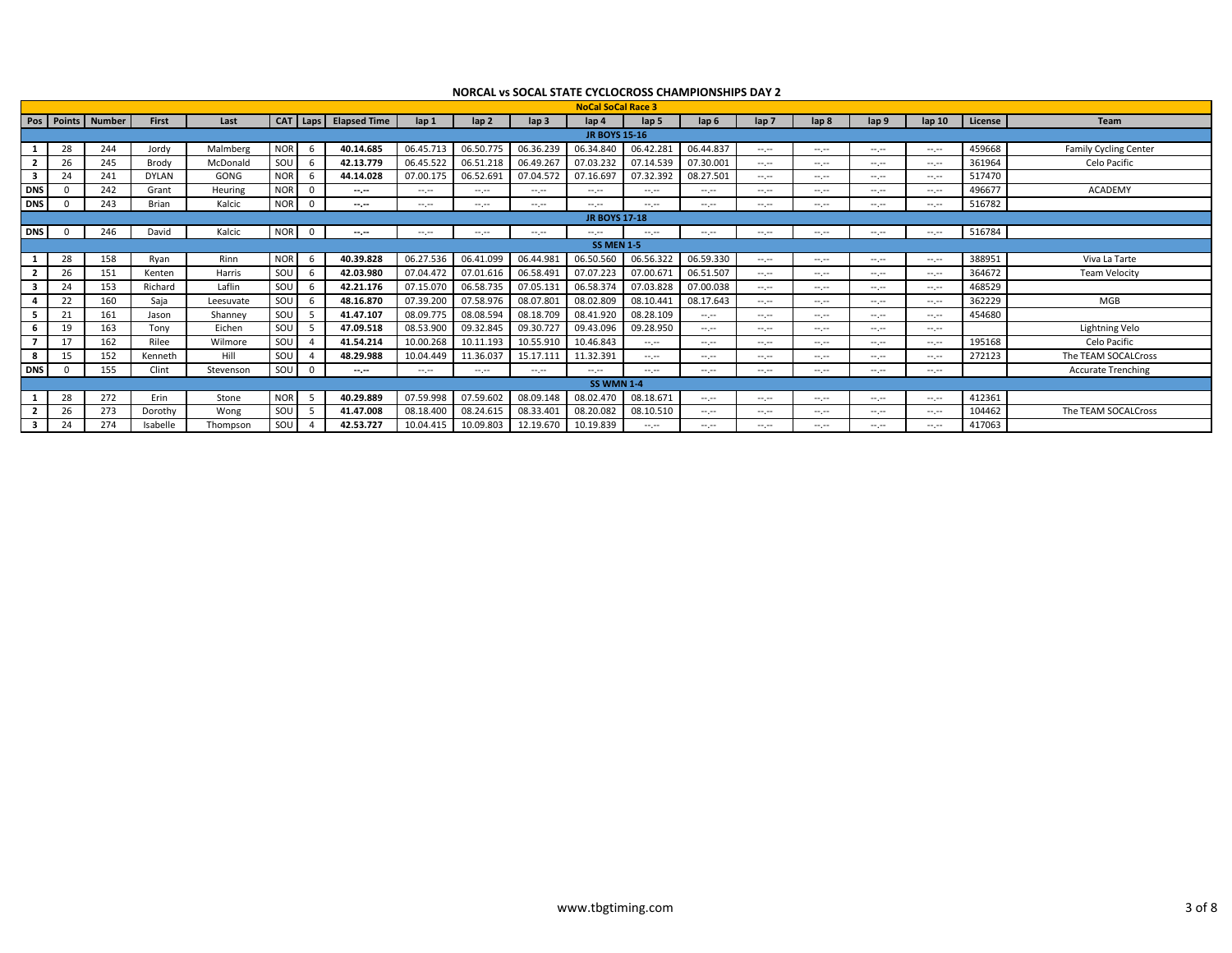|                |          |                   |              |               |            |                |                     |                                                                                                |                                                                                                                                                                                                                                                                                                                                                                                                                                                                            |                                                                                                | <b>NoCal SoCal Race 4</b> |           |                                                                                                |                  |                  |              |                                                                                                                                                                                                                                                                                                                                                                                                                                                |         |                                   |
|----------------|----------|-------------------|--------------|---------------|------------|----------------|---------------------|------------------------------------------------------------------------------------------------|----------------------------------------------------------------------------------------------------------------------------------------------------------------------------------------------------------------------------------------------------------------------------------------------------------------------------------------------------------------------------------------------------------------------------------------------------------------------------|------------------------------------------------------------------------------------------------|---------------------------|-----------|------------------------------------------------------------------------------------------------|------------------|------------------|--------------|------------------------------------------------------------------------------------------------------------------------------------------------------------------------------------------------------------------------------------------------------------------------------------------------------------------------------------------------------------------------------------------------------------------------------------------------|---------|-----------------------------------|
|                |          | Pos Points Number | <b>First</b> | Last          |            | CAT   Laps     | <b>Elapsed Time</b> | lap 1                                                                                          | $\ln 2$                                                                                                                                                                                                                                                                                                                                                                                                                                                                    | lap <sub>3</sub>                                                                               | $\ln 4$                   | lap 5     | lap 6                                                                                          | lap <sub>7</sub> | lap <sub>8</sub> | lap 9        | lap <sub>10</sub>                                                                                                                                                                                                                                                                                                                                                                                                                              | License | <b>Team</b>                       |
|                |          |                   |              |               |            |                |                     |                                                                                                |                                                                                                                                                                                                                                                                                                                                                                                                                                                                            |                                                                                                | <b>MEN 3-4-5</b>          |           |                                                                                                |                  |                  |              |                                                                                                                                                                                                                                                                                                                                                                                                                                                |         |                                   |
| 1              | 28       | 501               | Kenten       | Harris        | SOU        | $\overline{7}$ | 45.24.981           | 06.24.610                                                                                      | 06.31.069                                                                                                                                                                                                                                                                                                                                                                                                                                                                  | 06.25.383                                                                                      | 06.26.324                 | 06.35.885 | 06.40.630                                                                                      | 06.21.080        | --.--            | $-1$         | $\frac{1}{2} \left( \frac{1}{2} \right) \left( \frac{1}{2} \right) \left( \frac{1}{2} \right)$                                                                                                                                                                                                                                                                                                                                                 | 364672  | <b>Team Velocity</b>              |
| $\overline{2}$ | 26       | 502               | wolfgang     | spatt         | <b>NOR</b> | $\overline{7}$ | 45.41.224           | 06.31.385                                                                                      | 06.36.042                                                                                                                                                                                                                                                                                                                                                                                                                                                                  | 06.24.688                                                                                      | 06.25.002                 | 06.36.614 | 06.29.844                                                                                      | 06.37.649        | $-1$             | $-1$         | $\frac{1}{2} \left( \frac{1}{2} \right) \left( \frac{1}{2} \right) \left( \frac{1}{2} \right)$                                                                                                                                                                                                                                                                                                                                                 | 522753  |                                   |
| -3             | 24       | 521               | Parker       | Rous          | SOU        | $\overline{7}$ | 46.10.746           | 06.23.645                                                                                      | 06.32.029                                                                                                                                                                                                                                                                                                                                                                                                                                                                  | 06.29.734                                                                                      | 06.34.747                 | 06.48.439 | 06.44.332                                                                                      | 06.37.820        | $-1$             | $-1$         | --.--                                                                                                                                                                                                                                                                                                                                                                                                                                          | 352014  | <b>Team Swift</b>                 |
| -4             | 22       | 513               | Matt         | Moseley       | <b>NOR</b> | $\overline{7}$ | 46.40.096           | 06.42.887                                                                                      | 06.24.705                                                                                                                                                                                                                                                                                                                                                                                                                                                                  | 06.29.365                                                                                      | 06.38.557                 | 06.39.272 | 06.44.479                                                                                      | 07.00.831        | $-1$             | $-1$         | --.--                                                                                                                                                                                                                                                                                                                                                                                                                                          | 156264  |                                   |
| -5             | 21       | 509               | Ricky        | Jensen        | SOU        | $\overline{7}$ | 46.43.808           | 06.28.857                                                                                      | 06.36.728                                                                                                                                                                                                                                                                                                                                                                                                                                                                  | 06.45.129                                                                                      | 06.43.921                 | 06.46.374 | 06.44.096                                                                                      | 06.38.703        | $-1$             | $-1$         | $\frac{1}{2} \left( \frac{1}{2} \right) \left( \frac{1}{2} \right) \left( \frac{1}{2} \right)$                                                                                                                                                                                                                                                                                                                                                 | 522208  |                                   |
| 6              | 19       | 510               | Gerald       | Kammerzell    | <b>NOR</b> | $\overline{7}$ | 46.44.424           | 06.33.305                                                                                      | 06.34.155                                                                                                                                                                                                                                                                                                                                                                                                                                                                  | 06.35.916                                                                                      | 06.55.71                  | 06.41.520 | 06.42.839                                                                                      | 06.40.978        | $-1, -1$         | $-1$         | $\frac{1}{2} \left( \frac{1}{2} \right) \left( \frac{1}{2} \right) \left( \frac{1}{2} \right)$                                                                                                                                                                                                                                                                                                                                                 |         |                                   |
| 7              | 17       | 511               | <b>Nick</b>  | Keane         | <b>NOR</b> | $\overline{7}$ | 47.47.625           | 06.24.612                                                                                      | 06.31.447                                                                                                                                                                                                                                                                                                                                                                                                                                                                  | 06.29.347                                                                                      | 06.46.268                 | 07.04.132 | 06.54.099                                                                                      | 07.37.720        | $-1, -1$         | --.--        | $\frac{1}{2} \left( \frac{1}{2} \right) \left( \frac{1}{2} \right) \left( \frac{1}{2} \right)$                                                                                                                                                                                                                                                                                                                                                 | 416639  | TCB                               |
| -8             | 15       | 512               | Zachery      | Davis         | <b>NOR</b> | 6              | 42.33.344           | 06.38.137                                                                                      | 06.55.830                                                                                                                                                                                                                                                                                                                                                                                                                                                                  | 07.05.887                                                                                      | 07.19.146                 | 07.17.905 | 07.16.439                                                                                      | --.--            | $-1$             | $-1$         | $\frac{1}{2} \left( \frac{1}{2} \right) \left( \frac{1}{2} \right) \left( \frac{1}{2} \right)$                                                                                                                                                                                                                                                                                                                                                 |         |                                   |
| 9              | 13       | 500               | Lazaro       | Gonzales      | SOU        | 6              | 42.35.658           | 06.38.935                                                                                      | 06.55.406                                                                                                                                                                                                                                                                                                                                                                                                                                                                  | 07.06.153                                                                                      | 07.18.264                 | 07.16.947 | 07.19.953                                                                                      | $-1$             | --.--            | $-$ , $-$    | $\frac{1}{2} \left( \frac{1}{2} \right) + \frac{1}{2} \left( \frac{1}{2} \right) + \frac{1}{2} \left( \frac{1}{2} \right) + \frac{1}{2} \left( \frac{1}{2} \right) + \frac{1}{2} \left( \frac{1}{2} \right) + \frac{1}{2} \left( \frac{1}{2} \right) + \frac{1}{2} \left( \frac{1}{2} \right) + \frac{1}{2} \left( \frac{1}{2} \right) + \frac{1}{2} \left( \frac{1}{2} \right) + \frac{1}{2} \left( \frac{1}{2} \right) + \frac{1}{2} \left($ | 522635  |                                   |
| 10             | 11       | 522               | Blain        | Walker        | SOU        | 6              | 44.20.867           | 07.15.206                                                                                      | 07.29.259                                                                                                                                                                                                                                                                                                                                                                                                                                                                  | 07.26.362                                                                                      | 07.29.568                 | 07.15.990 | 07.24.482                                                                                      | $-1$             | $\sim$           | $-1$         | $\frac{1}{2} \left( \frac{1}{2} \right) \left( \frac{1}{2} \right) \left( \frac{1}{2} \right)$                                                                                                                                                                                                                                                                                                                                                 |         |                                   |
| 11             | 10       | 523               | Blake        | Foreslee      | SOU        | 6              | 44.54.476           | 07.15.628                                                                                      | 07.32.589                                                                                                                                                                                                                                                                                                                                                                                                                                                                  | 07.23.091                                                                                      | 07.33.410                 | 07.45.371 | 07.24.387                                                                                      | $-1$             | $-1.1$           | $-1.1 - 1.0$ | $-1.1 - 1.0$                                                                                                                                                                                                                                                                                                                                                                                                                                   |         |                                   |
| 12             | q        | 508               | Gabriel      | Ramirez       | <b>NOR</b> | 6              | 45.07.197           | 07.12.015                                                                                      | 07.30.612                                                                                                                                                                                                                                                                                                                                                                                                                                                                  | 07.24.198                                                                                      | 07.37.490                 | 07.56.229 | 07.26.653                                                                                      | $\sim$           | $-1$             | $-1$         | $\frac{1}{2} \left( \frac{1}{2} \right) \left( \frac{1}{2} \right) \left( \frac{1}{2} \right)$                                                                                                                                                                                                                                                                                                                                                 |         | TCB                               |
| 13             | 8        | 524               | Edgar        | Aragon Torres | SOU        | - 5            | 42.10.505           | 08.21.815                                                                                      | 08.15.85                                                                                                                                                                                                                                                                                                                                                                                                                                                                   | 08.33.060                                                                                      | 08.26.709                 | 08.33.070 | $\frac{1}{2} \left( \frac{1}{2} \right) \left( \frac{1}{2} \right) \left( \frac{1}{2} \right)$ | $-1$             | $-1$             | $-1.1$       | $-1.1 - 1.0$                                                                                                                                                                                                                                                                                                                                                                                                                                   |         |                                   |
| 14             |          | 520               | TJ.          | <b>Brewer</b> | SOU        | $\overline{4}$ | 43.23.929           | 09.23.775                                                                                      | 11.14.743                                                                                                                                                                                                                                                                                                                                                                                                                                                                  | 11.15.276                                                                                      | 11.30.135                 | $-1$      | $\frac{1}{2} \left( \frac{1}{2} \right) \left( \frac{1}{2} \right) \left( \frac{1}{2} \right)$ | $-1$             | --.--            | $-1$         | --.--                                                                                                                                                                                                                                                                                                                                                                                                                                          |         |                                   |
| <b>DNF</b>     |          | 515               | Jano         | Freeman       | SOU        | 1              | 07.05.010           | 07.05.010                                                                                      | $-1.1 - 1.0$                                                                                                                                                                                                                                                                                                                                                                                                                                                               | $\frac{1}{2} \left( \frac{1}{2} \right) \left( \frac{1}{2} \right) \left( \frac{1}{2} \right)$ | $-1.1$                    | $-1.1$    | $-1.1$                                                                                         | $-1$             | $-1$             | $-1.1$       | $-1.1$                                                                                                                                                                                                                                                                                                                                                                                                                                         |         | Square One Helens                 |
| <b>DNS</b>     |          | 519               | David        | Lawson        | SOU        | $\overline{0}$ | $-1$                | $\frac{1}{2} \left( \frac{1}{2} \right) \left( \frac{1}{2} \right) \left( \frac{1}{2} \right)$ | $\frac{1}{2} \left( \frac{1}{2} \right) \left( \frac{1}{2} \right) \left( \frac{1}{2} \right) \left( \frac{1}{2} \right) \left( \frac{1}{2} \right) \left( \frac{1}{2} \right) \left( \frac{1}{2} \right) \left( \frac{1}{2} \right) \left( \frac{1}{2} \right) \left( \frac{1}{2} \right) \left( \frac{1}{2} \right) \left( \frac{1}{2} \right) \left( \frac{1}{2} \right) \left( \frac{1}{2} \right) \left( \frac{1}{2} \right) \left( \frac{1}{2} \right) \left( \frac$ | $-1$                                                                                           | --.--                     | $-1$      | $-1$                                                                                           | $-1$             | --.--            | $-1$         | --.--                                                                                                                                                                                                                                                                                                                                                                                                                                          | 42445   | <b>GS Andiamo</b>                 |
|                |          |                   |              |               |            |                |                     |                                                                                                |                                                                                                                                                                                                                                                                                                                                                                                                                                                                            |                                                                                                | <b>MSTR MEN 35+1-5</b>    |           |                                                                                                |                  |                  |              |                                                                                                                                                                                                                                                                                                                                                                                                                                                |         |                                   |
| -1             | 28       | 300               | Mark         | Howard        | <b>NOR</b> | -7             | 43.05.410           | 06.03.874                                                                                      | 06.15.660                                                                                                                                                                                                                                                                                                                                                                                                                                                                  | 06.07.583                                                                                      | 06.12.408                 | 06.03.960 | 06.11.870                                                                                      | 06.10.055        | --.--            | $-1$         | $\frac{1}{2} \left( \frac{1}{2} \right) \left( \frac{1}{2} \right) \left( \frac{1}{2} \right)$                                                                                                                                                                                                                                                                                                                                                 | 459276  |                                   |
| $\mathbf{2}$   | 26       | 301               | William      | Kemper        | <b>NOR</b> | $\overline{7}$ | 44.24.346           | 06.11.975                                                                                      | 06.08.454                                                                                                                                                                                                                                                                                                                                                                                                                                                                  | 06.13.382                                                                                      | 06.20.123                 | 06.26.340 | 06.28.133                                                                                      | 06.35.939        | --.--            | $-1$         | $-1.1$                                                                                                                                                                                                                                                                                                                                                                                                                                         | 18873   |                                   |
| -3             | 24       | 308               | Kirk         | Nordgren      | SOU        | $\overline{7}$ | 45.11.864           | 06.04.198                                                                                      | 06.25.739                                                                                                                                                                                                                                                                                                                                                                                                                                                                  | 06.22.588                                                                                      | 06.32.86                  | 06.29.929 | 06.37.190                                                                                      | 06.39.359        | $-1.1 - 1.0$     | $-1.1$       | $-1.1 - 1.0$                                                                                                                                                                                                                                                                                                                                                                                                                                   | 251687  | <b>SDG Muscle Monster</b>         |
| 4              | 22       | 304               | <b>Brad</b>  | Cannella      | SOU        | $\overline{7}$ | 45.41.865           | 06.25.655                                                                                      | 06.28.200                                                                                                                                                                                                                                                                                                                                                                                                                                                                  | 06.30.419                                                                                      | 06.29.93                  | 06.34.719 | 06.32.700                                                                                      | 06.40.240        | $-1$             | $-1$         | $\frac{1}{2} \left( \frac{1}{2} \right) \left( \frac{1}{2} \right) \left( \frac{1}{2} \right)$                                                                                                                                                                                                                                                                                                                                                 | 92638   | Zavvy Factory Racing              |
| -5             | 21       | 306               | Matt         | Freeman       | SOU        | $\overline{7}$ | 46.21.975           | 06.17.975                                                                                      | 06.25.000                                                                                                                                                                                                                                                                                                                                                                                                                                                                  | 07.14.006                                                                                      | 06.08.994                 | 06.42.000 | 06.45.000                                                                                      | 06.49.000        | $-1$             | $-1$         | $\frac{1}{2} \left( \frac{1}{2} \right) + \frac{1}{2} \left( \frac{1}{2} \right) + \frac{1}{2} \left( \frac{1}{2} \right) + \frac{1}{2} \left( \frac{1}{2} \right) + \frac{1}{2} \left( \frac{1}{2} \right) + \frac{1}{2} \left( \frac{1}{2} \right) + \frac{1}{2} \left( \frac{1}{2} \right) + \frac{1}{2} \left( \frac{1}{2} \right) + \frac{1}{2} \left( \frac{1}{2} \right) + \frac{1}{2} \left( \frac{1}{2} \right) + \frac{1}{2} \left($ | 172215  | SDG Muscle Monster                |
| -6             | 19       | 309               | Adfam        | Hensley       | SOU        | - 6            | 43.33.850           | 06.57.345                                                                                      | 07.01.666                                                                                                                                                                                                                                                                                                                                                                                                                                                                  | 06.55.519                                                                                      | 07.48.388                 | 07.31.776 | 07.19.156                                                                                      | $-1$             | --.--            | $-1$         | $-1.1$                                                                                                                                                                                                                                                                                                                                                                                                                                         | 298686  | <b>VBZ Cycling</b>                |
| <b>DNF</b>     | $\Omega$ | 310               | David        | Sheen         | SOU        | 1              | 06.26.060           | 06.26.060                                                                                      | --.--                                                                                                                                                                                                                                                                                                                                                                                                                                                                      | $-1$                                                                                           | --.--                     | $-1$      | --.--                                                                                          | $-1$             | --.--            | $-1$         | --.--                                                                                                                                                                                                                                                                                                                                                                                                                                          | 250444  | <b>SDG Muscle Monster</b>         |
| <b>DNS</b>     | $\Omega$ | 307               | Glenn        | Imke          | SOU        | $\overline{0}$ | $-1$                | $\frac{1}{2} \left( \frac{1}{2} \right) \left( \frac{1}{2} \right) \left( \frac{1}{2} \right)$ | $\sim$                                                                                                                                                                                                                                                                                                                                                                                                                                                                     | $\frac{1}{2} \left( \frac{1}{2} \right) \left( \frac{1}{2} \right) \left( \frac{1}{2} \right)$ | $-1.1$                    | $-1$      | $\frac{1}{2} \left( \frac{1}{2} \right) \left( \frac{1}{2} \right) \left( \frac{1}{2} \right)$ | $\sim$           | $-1$             | $-1$         | $\sim$                                                                                                                                                                                                                                                                                                                                                                                                                                         | 280876  | <b>VBZ Cycling</b>                |
|                |          |                   |              |               |            |                |                     |                                                                                                |                                                                                                                                                                                                                                                                                                                                                                                                                                                                            |                                                                                                | <b>MSTR MEN 45+1-5</b>    |           |                                                                                                |                  |                  |              |                                                                                                                                                                                                                                                                                                                                                                                                                                                |         |                                   |
|                | 28       | 401               | Mark         | Howland       | <b>NOR</b> | $\overline{7}$ | 45.24.510           | 06.32.914                                                                                      | 06.30.944                                                                                                                                                                                                                                                                                                                                                                                                                                                                  | 06.31.152                                                                                      | 06.32.330                 | 06.29.690 | 06.30.417                                                                                      | 06.17.063        | $-1$             | $-1$         | $\frac{1}{2} \left( \frac{1}{2} \right) \left( \frac{1}{2} \right) \left( \frac{1}{2} \right)$                                                                                                                                                                                                                                                                                                                                                 | 16935   | Family Cycling Center             |
| $\overline{2}$ | 26       | 402               | Stacey       | Sell          | <b>NOR</b> | $\overline{7}$ | 45.24.581           | 06.33.178                                                                                      | 06.30.368                                                                                                                                                                                                                                                                                                                                                                                                                                                                  | 06.31.142                                                                                      | 06.32.378                 | 06.29.781 | 06.30.239                                                                                      | 06.17.495        | $-1$             | $-1$         | $\frac{1}{2} \left( \frac{1}{2} \right) \left( \frac{1}{2} \right) \left( \frac{1}{2} \right)$                                                                                                                                                                                                                                                                                                                                                 | 235653  | Family Cycling Center             |
| -3             | 24       | 410               | Mike         | McMahon       | SOU        | $\overline{7}$ | 49.09.407           | 06.44.366                                                                                      | 06.52.659                                                                                                                                                                                                                                                                                                                                                                                                                                                                  | 06.47.953                                                                                      | 07.00.427                 | 07.09.729 | 07.09.791                                                                                      | 07.24.482        | $-1$             | $-1$         | $\frac{1}{2} \left( \frac{1}{2} \right) \left( \frac{1}{2} \right) \left( \frac{1}{2} \right)$                                                                                                                                                                                                                                                                                                                                                 | 23731   | <b>Team Velocity</b>              |
| 4              | 22       | 409               | Jim          | Gentes        | <b>NOR</b> | 6              | 43.06.145           | 06.35.874                                                                                      | 07.06.317                                                                                                                                                                                                                                                                                                                                                                                                                                                                  | 07.24.535                                                                                      | 07.21.21                  | 07.15.040 | 07.23.168                                                                                      | $-1$             | $-1$             | $-1$         | $\frac{1}{2} \left( \frac{1}{2} \right) \left( \frac{1}{2} \right) \left( \frac{1}{2} \right)$                                                                                                                                                                                                                                                                                                                                                 | 13042   | Boycell.com                       |
| -5             | 21       | 404               | James        | Perren        | SOU        | 6              | 47.11.579           | 07.33.511                                                                                      | 07.45.042                                                                                                                                                                                                                                                                                                                                                                                                                                                                  | 07.45.724                                                                                      | 08.07.099                 | 07.56.145 | 08.04.058                                                                                      | $-1$             | $-1$             | $-1$         | $-1.1 - 1.0$                                                                                                                                                                                                                                                                                                                                                                                                                                   | 47305   | San Diego Bicycle Club            |
| -6             | 19       | 407               | Glenn        | Imke          | SOU        | - 6            | 50.08.257           | 07.45.264                                                                                      | 08.11.512                                                                                                                                                                                                                                                                                                                                                                                                                                                                  | 08.34.330                                                                                      | 08.36.379                 | 08.28.599 | 08.32.173                                                                                      | $-1$             | $-1$             | $-1.1$       | $-1.1 - 1.0$                                                                                                                                                                                                                                                                                                                                                                                                                                   | 280876  | VBZ Cycling                       |
| <b>DNS</b>     |          | 403               | William      | Youngman      | <b>NOR</b> | $^{\circ}$     | --.--               | $-1.1$                                                                                         | --.--                                                                                                                                                                                                                                                                                                                                                                                                                                                                      | --.--                                                                                          | --.--                     | $-1$      | $\frac{1}{2} \left( \frac{1}{2} \right) \left( \frac{1}{2} \right) \left( \frac{1}{2} \right)$ | $-1$             | --.--            | $-2$         | --.--                                                                                                                                                                                                                                                                                                                                                                                                                                          | 203737  | Revs Road Race p/b Kinetic Cycles |
| <b>DNS</b>     | $\Omega$ | 405               | Matthew      | McGee         | SOU        | $\Omega$       | --.--               | --,--                                                                                          | $-1.1 - 1.0$                                                                                                                                                                                                                                                                                                                                                                                                                                                               | --.-                                                                                           | --.-                      | $-1.1$    | --.-                                                                                           | $-1$             | $-1$             | angan        | $-1.1$                                                                                                                                                                                                                                                                                                                                                                                                                                         | 80417   |                                   |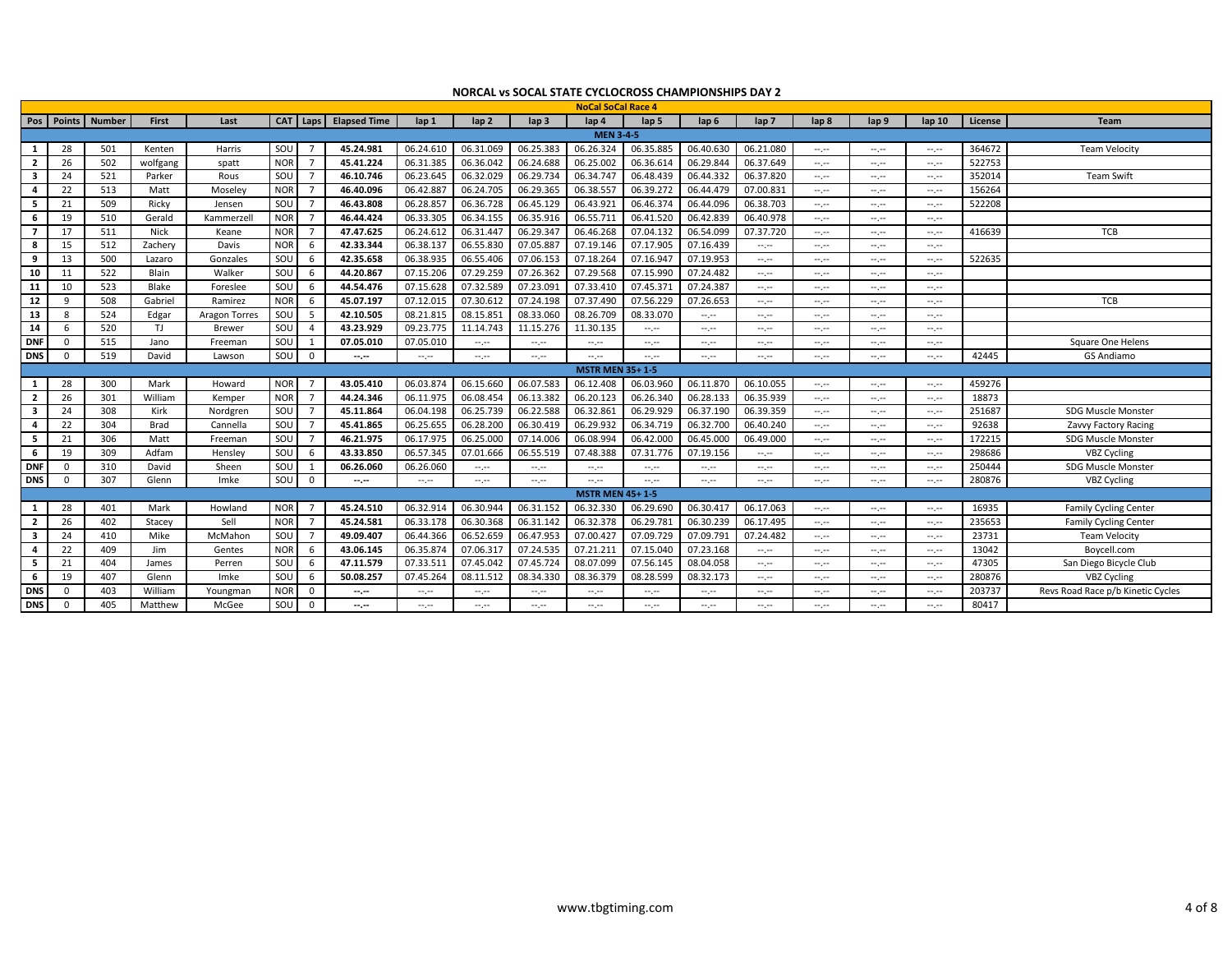|            |    |                   |              |              |            |                   |           |                  |                  | <b>NoCal SoCal Race 5</b> |           |            |              |                  |                 |        |         |                                 |
|------------|----|-------------------|--------------|--------------|------------|-------------------|-----------|------------------|------------------|---------------------------|-----------|------------|--------------|------------------|-----------------|--------|---------|---------------------------------|
|            |    | Pos Points Number | <b>First</b> | Last         | <b>CAT</b> | Laps Elapsed Time | lap 1     | lap <sub>2</sub> | lap <sub>3</sub> | lap 4                     | lan 5     | lan 6      | lap 7        | lap 8            | lap 9           | lap 10 | License | Team                            |
|            |    |                   |              |              |            |                   |           |                  |                  | <b>ELITE WMN 1-4</b>      |           |            |              |                  |                 |        |         |                                 |
|            | 28 | 349               | Amanda       | Nauman       | SOU        | 40.13.780         | 06.52.862 | 06.45.301        | 06.47.409        | 06.42.849                 | 06.38.280 | 06.27.079  | $-1$         | $-1$             | $-1$            | $-1$   | 292922  | SDG Muscle Monster              |
|            |    | 341               | Karen        | <b>Brems</b> | <b>NOR</b> | 42.28.262         | 07.08.541 | 07.03.222        | 07.02.857        | 07.05.242                 | 06.58.280 | 07.10.120  | $-1.1 - 1.0$ | and the contract | $-1$            | $-1$   | 20017   | Alto Velo Racing Club           |
|            |    | 342               | Terra        | Kier         | SOU        | 43.04.683         | 07.10.301 | 07.17.502        | 07.09.378        | 07.08.842                 | 07.03.080 | 07.15.580  | $-1.1 - 1.0$ | $-1$             | $\cdots$        | $-1$   | 275073  | Squareone Helen s               |
|            |    | 348               | Megan        | Ruble        | <b>NOR</b> | 45.03.875         | 07.22.421 | 07.42.051        | 07.29.630        | 07.31.041                 | 07.32.638 | 07.26.094  | $-1$         | $-1$             | $\cdots$        | $-1$   | 458871  | <b>Cycle Sports Specialized</b> |
|            |    | 343               | Frin         | Stone        | <b>NOR</b> | 45.18.115         | 07.40.845 | 07.25.607        | 07.28.602        | 07.31.110                 | 07.34.281 | 07.37.670  | $-1$         | $-1$             | $\cdots$        | $-1$   | 412361  |                                 |
|            |    | 347               | Brooke       | Summers      | <b>NOR</b> | 46.50.864         | 07.40.822 | 07.37.971        | 07.33.740        | 07.47.130                 | 08.14.102 | 07.57.099  | $-1$         | and the contract | $\cdots$        | $-1$   | 454648  | Box Dog                         |
|            |    | 345               | Cheyenne     | Comer        | SOU        | 42.23.233         | 08.08.344 | 08.22.719        | 08.25.090        | 08.22.427                 | 09.04.653 | المسترسمان | $-1$         | $-1$             | $\cdots$        | $-1$   | 297265  | Team SoCal Cross                |
|            |    | 350               | Isabelle     | Thompson     | SOU        | 46.26.235         | 09.03.953 | 09.15.259        | 09.26.291        | 09.20.543                 | 09.20.189 | $  -$      | $-1$         | $\cdots$<br>-.-  | $\cdots$<br>. . | $-1$   | 417063  |                                 |
| <b>DNS</b> |    | 344               | Dorothy      | Wong         | SOU        | $-1.1$            | $-1$      | $-1$             | المعرضة          | سمرسم                     | $-1$      | .          | $-1$         | $-1$ , $-1$      | $- - - -$       | $-1$   | 104462  | The TEAM SOCALCross             |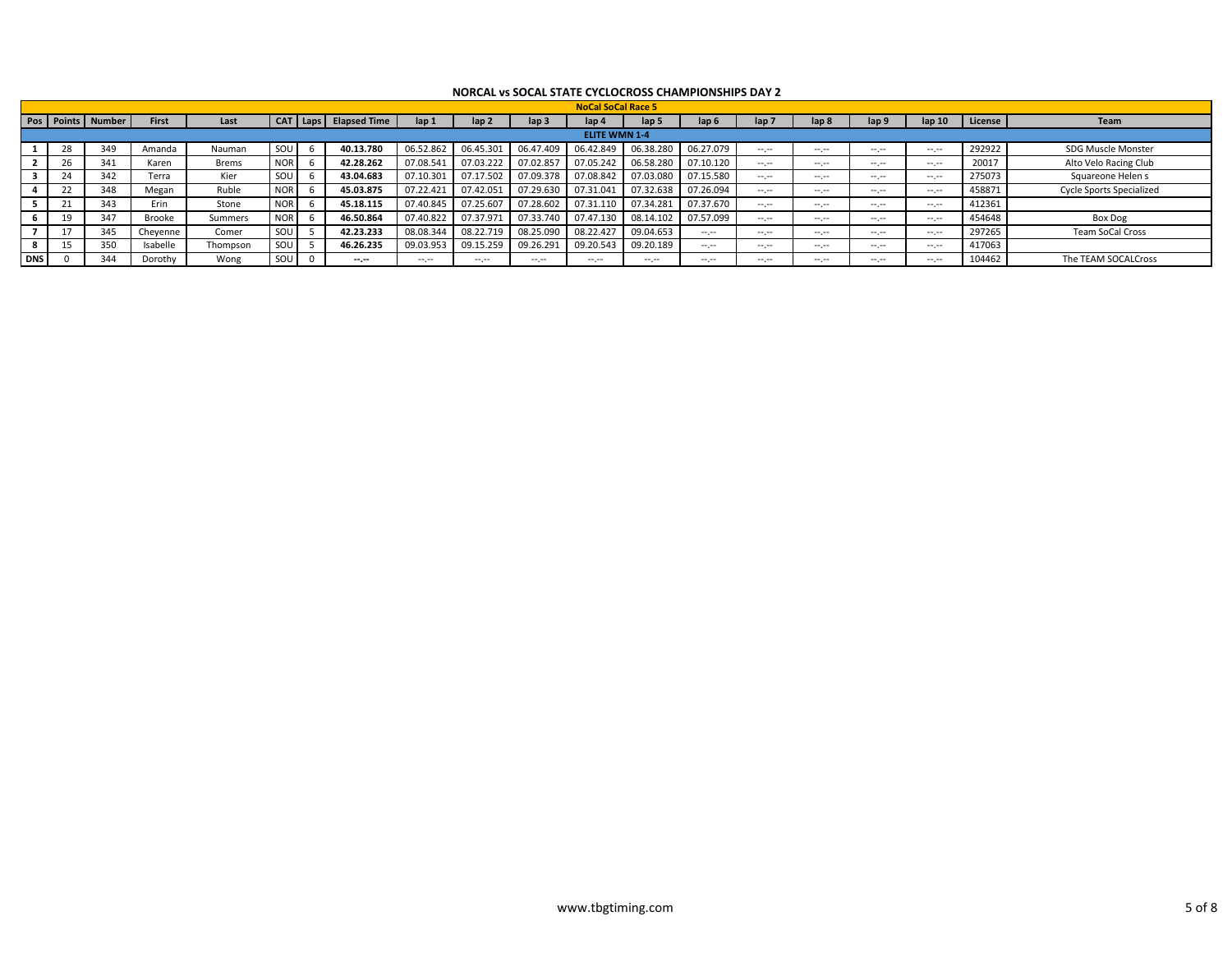|                         |              |               |              |              |            |                |                     |                                                                                                                                                     |                  |                  | <b>NoCal SoCal Race 6</b>                                                                      |                  |                                                                                                |                                                                                                |                  |                 |                                                                                                                                                                                                                                                                                                                                                                                                                                                |         |                               |
|-------------------------|--------------|---------------|--------------|--------------|------------|----------------|---------------------|-----------------------------------------------------------------------------------------------------------------------------------------------------|------------------|------------------|------------------------------------------------------------------------------------------------|------------------|------------------------------------------------------------------------------------------------|------------------------------------------------------------------------------------------------|------------------|-----------------|------------------------------------------------------------------------------------------------------------------------------------------------------------------------------------------------------------------------------------------------------------------------------------------------------------------------------------------------------------------------------------------------------------------------------------------------|---------|-------------------------------|
|                         | Pos Points   | <b>Number</b> | <b>First</b> | Last         |            | CAT Laps       | <b>Elapsed Time</b> | lap <sub>1</sub>                                                                                                                                    | lap <sub>2</sub> | lap <sub>3</sub> | lap <sub>4</sub>                                                                               | lap <sub>5</sub> | $\mathsf{lap} 6$                                                                               | lap <sub>7</sub>                                                                               | lap <sub>8</sub> | lap 9           | lap 10                                                                                                                                                                                                                                                                                                                                                                                                                                         | License | <b>Team</b>                   |
|                         |              |               |              |              |            |                |                     |                                                                                                                                                     |                  |                  | <b>MSTR MEN 35+ 3-4-5</b>                                                                      |                  |                                                                                                |                                                                                                |                  |                 |                                                                                                                                                                                                                                                                                                                                                                                                                                                |         |                               |
| -1                      | 28           | 601           | Robert       | Donovan      | SOU        | 6              | 40.00.259           | 06.38.616                                                                                                                                           | 06.35.722        | 06.35.828        | 06.43.221                                                                                      | 06.42.190        | 06.44.682                                                                                      | $-1.1$                                                                                         | --.--            | $-1.1$          | --.--                                                                                                                                                                                                                                                                                                                                                                                                                                          | 293496  | Square One Helens Cycles      |
| $\overline{2}$          | 26           | 602           | Zacharv      | Drake        | SOU        | 6              | 40.20.210           | 06.42.457                                                                                                                                           | 06.46.22         | 06.47.968        | 06.45.49                                                                                       | 06.44.008        | 06.34.063                                                                                      | $-1.1$                                                                                         | $-1$             | $-1.1$          | $-1.1$                                                                                                                                                                                                                                                                                                                                                                                                                                         | 455820  | Square One Helens Cycles      |
| $\overline{\mathbf{3}}$ | 24           | 603           | <b>ROZEL</b> | <b>TUPAZ</b> | <b>NOR</b> | 6              | 42.15.031           | 06.52.218                                                                                                                                           | 06.46.931        | 07.01.417        | 07.10.806                                                                                      | 06.57.875        | 07.25.784                                                                                      | $-1, -1$                                                                                       | --.--            | $-1$            | --.--                                                                                                                                                                                                                                                                                                                                                                                                                                          | 269119  | Lamorinda Cycling Club        |
| -4                      | 22           | 600           | Jeff         | Bilodeau     | <b>NOR</b> | 6              | 42.35.099           | 07.01.819                                                                                                                                           | 07.00.214        | 06.50.537        | 07.13.366                                                                                      | 07.23.801        | 07.05.362                                                                                      | $\frac{1}{2} \left( \frac{1}{2} \right) \left( \frac{1}{2} \right) \left( \frac{1}{2} \right)$ | --.--            | $-1$            | $\frac{1}{2} \left( \frac{1}{2} \right) + \frac{1}{2} \left( \frac{1}{2} \right) + \frac{1}{2} \left( \frac{1}{2} \right) + \frac{1}{2} \left( \frac{1}{2} \right) + \frac{1}{2} \left( \frac{1}{2} \right) + \frac{1}{2} \left( \frac{1}{2} \right) + \frac{1}{2} \left( \frac{1}{2} \right) + \frac{1}{2} \left( \frac{1}{2} \right) + \frac{1}{2} \left( \frac{1}{2} \right) + \frac{1}{2} \left( \frac{1}{2} \right) + \frac{1}{2} \left($ | 305630  | Lamorinda Cycling Club        |
| <b>DNS</b>              | $\Omega$     | 607           | Saja         | Leeshivat    | SOU        | $\mathbf{0}$   | --.--               | $-1.1 - 1.0$                                                                                                                                        | --.--            | --.-             | $-1$                                                                                           | $-1$             | $-1$                                                                                           | $-1.1$                                                                                         | --.--            | $-1.1$          | --.--                                                                                                                                                                                                                                                                                                                                                                                                                                          | 362229  | <b>Team MBS</b>               |
|                         |              |               |              |              |            |                |                     |                                                                                                                                                     |                  |                  | <b>MSTR MEN 45+ 3-4-5</b>                                                                      |                  |                                                                                                |                                                                                                |                  |                 |                                                                                                                                                                                                                                                                                                                                                                                                                                                |         |                               |
| -1                      | 28           | 811           | Alex         | Teno         | SOU        | - 6            | 39.56.695           | 06.43.098                                                                                                                                           | 06.31.009        | 06.43.740        | 06.40.855                                                                                      | 06.42.407        | 06.35.586                                                                                      | $-1$                                                                                           | --.--            | $-1.1$          | --.--                                                                                                                                                                                                                                                                                                                                                                                                                                          | 345730  | Stone House Trek              |
| $\overline{2}$          | 26           | 826           | Chuck        | Anderson     | SOU        | 6              | 40.16.427           | 07.35.268                                                                                                                                           | 06.35.460        | 06.44.192        | 06.20.266                                                                                      | 06.29.521        | 06.31.720                                                                                      | $\sim$                                                                                         | --.--            | $\sim$          | $\sim$                                                                                                                                                                                                                                                                                                                                                                                                                                         | 498662  |                               |
| - 3                     | 24           | 814           | David        | Rous         | SOU        | 6              | 41.00.347           | 06.52.377                                                                                                                                           | 06.45.33         | 06.50.459        | 06.53.662                                                                                      | 06.42.719        | 06.55.799                                                                                      | $\frac{1}{2} \left( \frac{1}{2} \right) \left( \frac{1}{2} \right) \left( \frac{1}{2} \right)$ | --.--            | $-1.1$          | --.--                                                                                                                                                                                                                                                                                                                                                                                                                                          | 189872  | <b>VBZ Cycling</b>            |
| 4                       | 22           | 808           | Rick         | Rosales      | SOU        | 6              | 41.33.348           | 06.45.176                                                                                                                                           | 06.52.694        | 06.50.940        | 06.58.539                                                                                      | 07.06.298        | 06.59.701                                                                                      | $\frac{1}{2} \left( \frac{1}{2} \right) \left( \frac{1}{2} \right) \left( \frac{1}{2} \right)$ | $-1$             | $-1$            | $\cdots \cdots$                                                                                                                                                                                                                                                                                                                                                                                                                                | 234435  | Team Las Vegas Cyclery        |
| - 5                     | 21           | 801           | gerry        | duttweiler   | SOU        | 6              | 42.01.179           | 06.55.338                                                                                                                                           | 07.00.381        | 06.53.258        | 06.58.801                                                                                      | 07.01.102        | 07.12.299                                                                                      | $-1$                                                                                           | --.--            | $-2$            | --.--                                                                                                                                                                                                                                                                                                                                                                                                                                          | 358635  | The TEAM SOCALCross           |
| 6                       | 19           | 809           | Matt         | McDonald     | SOU        | 6              | 44.33.688           | 07.01.017                                                                                                                                           | 07.24.432        | 07.23.410        | 07.20.855                                                                                      | 07.30.474        | 07.53.500                                                                                      | $\sim$                                                                                         | --.--            | $-1$            | $-1$                                                                                                                                                                                                                                                                                                                                                                                                                                           | 389382  | Celo Pacific                  |
| -7                      | 17           | 817           | Ed           | Flores       | SOU        | 6              | 45.22.831           | 07.05.628                                                                                                                                           | 07.17.760        | 07.54.291        | 07.45.280                                                                                      | 07.46.319        | 07.33.553                                                                                      | $-1.1$                                                                                         | $-1$             | $-1.1$          | --.--                                                                                                                                                                                                                                                                                                                                                                                                                                          | 431770  | <b>VBZ Cycling</b>            |
| 8                       | 15           | 810           | Miki         | Vuckovich    | SOU        | 5              | 40.17.069           | 07.19.429                                                                                                                                           | 07.58.928        | 08.13.499        | 08.33.862                                                                                      | 08.11.351        | $\sim$                                                                                         | $-1$                                                                                           | --.--            | $-1$            | $\cdots \cdots$                                                                                                                                                                                                                                                                                                                                                                                                                                | 383664  | San Diego Bicycle Club        |
| 9                       | 13           | 816           | George       | Fuentes      | sou        | 5              | 41.39.076           | 07.56.727                                                                                                                                           | 08.11.710        | 08.19.629        | 08.33.191                                                                                      | 08.37.819        | $\sim$                                                                                         | $\frac{1}{2} \left( \frac{1}{2} \right) \left( \frac{1}{2} \right) \left( \frac{1}{2} \right)$ | $-1$             | $-1$            | $\cdots \cdots$                                                                                                                                                                                                                                                                                                                                                                                                                                | 223842  | <b>VBZ Cycling</b>            |
| 10                      | 11           | 802           | Craig        | Hendersen    | SOU        | $\overline{4}$ | 40.05.509           | 09.07.267                                                                                                                                           | 10.07.441        | 10.03.922        | 10.46.879                                                                                      | $\sim$           | $\sim$ , $\sim$                                                                                | $\sim$                                                                                         | --.--            | $-1$            | $\sim$                                                                                                                                                                                                                                                                                                                                                                                                                                         | 522070  |                               |
| <b>DNS</b>              | $\Omega$     | 804           | Glenn        | Imke         | sou        | $\mathbf 0$    | --.--               | $\begin{array}{c} \mathbf{1} & \mathbf{1} & \mathbf{1} \\ \mathbf{1} & \mathbf{1} & \mathbf{1} \\ \mathbf{1} & \mathbf{1} & \mathbf{1} \end{array}$ | --.--            | --.--            | $\frac{1}{2} \left( \frac{1}{2} \right) \left( \frac{1}{2} \right) \left( \frac{1}{2} \right)$ | $-1$             | --.-                                                                                           | $-1$                                                                                           | --.--            | $-1.1$          | $\cdots \cdots$                                                                                                                                                                                                                                                                                                                                                                                                                                | 280879  | <b>VBZ Cycling Team</b>       |
| <b>DNS</b>              | $\Omega$     | 805           | Richard      | Laflin       | sou        | $\mathbf 0$    | $-1$                | $\begin{array}{c} \mathbf{1} & \mathbf{1} & \mathbf{1} \\ \mathbf{1} & \mathbf{1} & \mathbf{1} \\ \mathbf{1} & \mathbf{1} & \mathbf{1} \end{array}$ | المبرمة          | $-,-$            | $-1$                                                                                           | $-1$             | $\frac{1}{2} \left( \frac{1}{2} \right) \left( \frac{1}{2} \right) \left( \frac{1}{2} \right)$ | $\frac{1}{2} \left( \frac{1}{2} \right) \left( \frac{1}{2} \right) \left( \frac{1}{2} \right)$ | --.--            | $-1$            | $\sim$                                                                                                                                                                                                                                                                                                                                                                                                                                         | 468529  |                               |
| <b>DNS</b>              | $\Omega$     | 807           | Scott        | Reeves       | SOU        | $\mathbf 0$    | --.--               | --.--                                                                                                                                               | --.--            | --.--            | $\frac{1}{2} \left( \frac{1}{2} \right) \left( \frac{1}{2} \right) \left( \frac{1}{2} \right)$ | $-1$             | $\frac{1}{2} \left( \frac{1}{2} \right) \left( \frac{1}{2} \right) \left( \frac{1}{2} \right)$ | $-1$                                                                                           | --.--            | $-1$            | --.--                                                                                                                                                                                                                                                                                                                                                                                                                                          | 284759  | G2 Bike                       |
| <b>DNS</b>              | $\mathbf{0}$ | 813           | Mike         | McCrav       | SOU        | $\mathbf 0$    | --.--               | $-1.1 - 1.0$                                                                                                                                        | --.--            | $-1.1$           | $-1.1$                                                                                         | $-1.1$           | $\sim$ , $\sim$                                                                                | $-1.1$                                                                                         | --.--            | $-1.1$          | --.--                                                                                                                                                                                                                                                                                                                                                                                                                                          | 107606  | <b>VBZ Cycling</b>            |
|                         |              |               |              |              |            |                |                     |                                                                                                                                                     |                  |                  | <b>MSTR MEN 55+1-5</b>                                                                         |                  |                                                                                                |                                                                                                |                  |                 |                                                                                                                                                                                                                                                                                                                                                                                                                                                |         |                               |
| 1                       | 28           | 712           | James        | Berry        | SOU        | 6              | 41.28.618           | 06.54.243                                                                                                                                           | 06.46.427        | 06.57.371        | 06.58.900                                                                                      | 06.57.775        | 06.53.902                                                                                      | $\sim$                                                                                         | --.--            | $-1$            | $\cdots \cdots$                                                                                                                                                                                                                                                                                                                                                                                                                                | 262752  | Cal Cycles                    |
| $\overline{2}$          | 26           | 714           | David        | Colbertson   | SOU        | 6              | 41.53.123           | 06.56.246                                                                                                                                           | 06.44.181        | 06.57.062        | 06.59.209                                                                                      | 07.06.020        | 07.10.405                                                                                      | $\sim$                                                                                         | --.--            | $-1$            | $\sim$                                                                                                                                                                                                                                                                                                                                                                                                                                         | 250553  | <b>Stonehause Trek</b>        |
| - 3                     | 24           | 705           | Robert       | Willcox      | SOU        | 6              | 42.26.069           | 07.04.329                                                                                                                                           | 06.54.978        | 07.03.741        | 07.04.941                                                                                      | 07.07.622        | 07.10.458                                                                                      | $\sim$                                                                                         | --.--            | $\sim$ , $\sim$ | $\sim$                                                                                                                                                                                                                                                                                                                                                                                                                                         | 69952   | Sun Coast Velo                |
| 4                       | 22           | 704           | Scott        | Weaver       | <b>NOR</b> | 6              | 42.43.346           | 07.00.326                                                                                                                                           | 07.03.54         | 07.09.501        | 07.16.849                                                                                      | 07.12.610        | 07.00.519                                                                                      | $-1$                                                                                           | $-1$             | $-1$            | $-1.1$                                                                                                                                                                                                                                                                                                                                                                                                                                         | 37453   | SEMBA (Sierra Estside Racing) |
| 5                       | 21           | 701           | Patrick      | Hampton      | <b>UNK</b> | 6              | 42.43.349           | 06.53.939                                                                                                                                           | 06.52.330        | 07.18.297        | 07.16.371                                                                                      | 07.15.889        | 07.06.523                                                                                      | $\sim$                                                                                         | $\sim$           | $\sim$          | $\sim$                                                                                                                                                                                                                                                                                                                                                                                                                                         | 218958  | Rock Solid Cycling            |
| 6                       | 19           | 713           | Wayne        | Rosenthal    | SOU        | 6              | 44.11.208           | 07.09.287                                                                                                                                           | 07.13.23         | 07.23.779        | 07.21.839                                                                                      | 07.27.670        | 07.35.401                                                                                      | $-1$                                                                                           | --.--            | $-1$            | $\cdots \cdots$                                                                                                                                                                                                                                                                                                                                                                                                                                |         |                               |
| - 7                     | 17           | 709           | Jonathan     | Livesay      | SOU        | 6              | 45.20.587           | 07.19.537                                                                                                                                           | 07.08.900        | 07.37.302        | 07.40.188                                                                                      | 07.50.040        | 07.44.620                                                                                      | $-1.1$                                                                                         | --.--            | $-1$            | $\cdots \cdots$                                                                                                                                                                                                                                                                                                                                                                                                                                | 21364   |                               |
| -8                      | 15           | 703           | James        | Perren       | <b>NOR</b> | - 5            | 39.37.569           | 07.46.538                                                                                                                                           | 07.43.189        | 07.51.402        | 08.11.879                                                                                      | 08.04.561        | $\sim$                                                                                         | $-1$                                                                                           | --.--            | $-1.1$          | $\cdots \cdots$                                                                                                                                                                                                                                                                                                                                                                                                                                | 47305   | San Diego Bicycle Club        |
| 9                       | 13           | 716           | Paul         | Sadoff       | <b>NOR</b> | 5              | 40.12.748           | 07.57.381                                                                                                                                           | 08.05.601        | 07.59.267        | 08.05.51                                                                                       | 08.04.988        | $\sim$ , $\sim$                                                                                | $-1$                                                                                           | --.--            | $-1$            | --.--                                                                                                                                                                                                                                                                                                                                                                                                                                          | 83434   | Voler CLIF Rock Lobster       |
| 10                      | 11           | 702           | Dale         | Huckabee     | SOU        | 5              | 43.16.666           | 07.54.889                                                                                                                                           | 08.45.759        | 08.56.543        | 08.45.707                                                                                      | 08.53.768        | $\sim$ , $\sim$                                                                                | $\frac{1}{2} \left( \frac{1}{2} \right) \left( \frac{1}{2} \right) \left( \frac{1}{2} \right)$ | --.--            | $-1$            | $\cdots \cdots$                                                                                                                                                                                                                                                                                                                                                                                                                                | 70638   |                               |
| <b>DNS</b>              | $\Omega$     | 706           | Scott        | Sampson      | SOU        | $\mathbf 0$    | --.--               | $-1.1 - 1.0$                                                                                                                                        | --.--            | $-1.1$           | $-1$                                                                                           | $-1$             | $\sim$ , $\sim$                                                                                | $-1$                                                                                           | $-2.00$          | $-1.1$          | --.--                                                                                                                                                                                                                                                                                                                                                                                                                                          | 213711  |                               |
|                         |              |               |              |              |            |                |                     |                                                                                                                                                     |                  |                  | <b>MSTR MEN 65+1-5</b>                                                                         |                  |                                                                                                |                                                                                                |                  |                 |                                                                                                                                                                                                                                                                                                                                                                                                                                                |         |                               |
| 1                       | 28           | 708           | Jon          | Miller       | SOU        | 6              | 41.48.877           | 06.51.370                                                                                                                                           | 06.49.778        | 06.57.314        | 06.59.445                                                                                      | 07.06.180        | 07.04.790                                                                                      | $-1$                                                                                           | --.--            | $-1$            | --.--                                                                                                                                                                                                                                                                                                                                                                                                                                          | 167489  | STONEHAUS/FACTORY TREK        |
| $\overline{2}$          | 26           | 707           | R            | Fetherston   | <b>NOR</b> | 6              | 45.48.372           | 07.29.566                                                                                                                                           | 07.21.753        | 07.36.620        | 07.52.797                                                                                      | 07.45.882        | 07.41.754                                                                                      | $\frac{1}{2} \left( \frac{1}{2} \right) \left( \frac{1}{2} \right) \left( \frac{1}{2} \right)$ | --.--            | $-1$            | $\cdots \cdots$                                                                                                                                                                                                                                                                                                                                                                                                                                | 46408   |                               |
| -3                      | 24           | 711           | Hank         | Mini         | <b>NOR</b> | - 5            | 40.29.099           | 07.53.838                                                                                                                                           | 08.10.500        | 08.11.443        | 08.14.207                                                                                      | 07.59.111        | $\frac{1}{2} \left( \frac{1}{2} \right) \left( \frac{1}{2} \right) \left( \frac{1}{2} \right)$ | $-1$                                                                                           | --.--            | $-2$            | --.--                                                                                                                                                                                                                                                                                                                                                                                                                                          | 195911  | Roseville Cycles              |
| 4                       | 22           | 715           | R Lee        | Wilmore      | SOU        | $\overline{a}$ | 41.40.239           | 09.36.332                                                                                                                                           | 10.27.054        | 10.36.792        | 11.00.061                                                                                      | $-1$             | $\sim$                                                                                         | $-1$                                                                                           | $-1$             | $-1.1$          | $\cdots \cdots$                                                                                                                                                                                                                                                                                                                                                                                                                                | 195168  | Celo Pacific                  |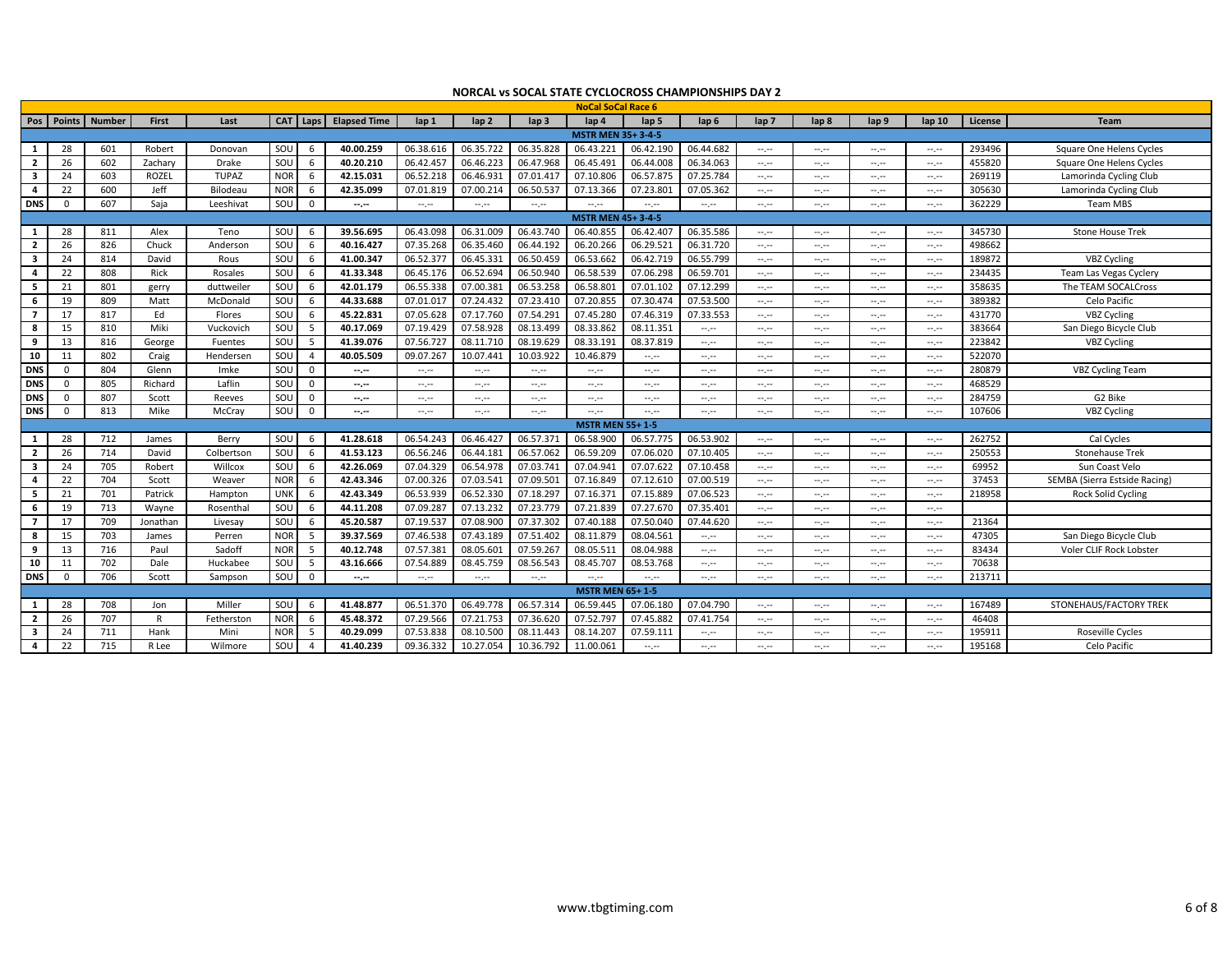|                         |          |                       |              |                |            |                 |                     |                  |                  |                  | <b>NoCal SoCal Race 7</b> |                                                                                                                                                                                                                                                                                                                                                                                                                                                                            |                  |                  |                  |                                                        |                   |         |                                           |
|-------------------------|----------|-----------------------|--------------|----------------|------------|-----------------|---------------------|------------------|------------------|------------------|---------------------------|----------------------------------------------------------------------------------------------------------------------------------------------------------------------------------------------------------------------------------------------------------------------------------------------------------------------------------------------------------------------------------------------------------------------------------------------------------------------------|------------------|------------------|------------------|--------------------------------------------------------|-------------------|---------|-------------------------------------------|
|                         |          | Pos   Points   Number | <b>First</b> | Last           | <b>CAT</b> | Laps            | <b>Elapsed Time</b> | $\mathsf{lap} 1$ | $\mathsf{lap} 2$ | lap <sub>3</sub> | $\ln 4$                   | lap <sub>5</sub>                                                                                                                                                                                                                                                                                                                                                                                                                                                           | lap <sub>6</sub> | lap <sub>7</sub> | lap <sub>8</sub> | lap 9                                                  | $\mathsf{lap} 10$ | License | <b>Team</b>                               |
|                         |          |                       |              |                |            |                 |                     |                  |                  |                  | <b>ELITE MEN 1-5</b>      |                                                                                                                                                                                                                                                                                                                                                                                                                                                                            |                  |                  |                  |                                                        |                   |         |                                           |
|                         | 28       | 663                   | Cody         | Kaiser         | <b>NOR</b> | 10              | 56.07.162           | 05.45.675        | 05.42.490        | 05.46.318        | 05.33.264                 | 05.31.699                                                                                                                                                                                                                                                                                                                                                                                                                                                                  | 05.41.979        | 05.40.761        | 05.48.070        | 05.14.152                                              | 05.22.754         | 20564   | Lang Twins Specialized                    |
| $\overline{\mathbf{2}}$ | 26       | 81                    | James        | Driscoll       | <b>NOR</b> | 10              | 56.07.637           | 05.45.767        | 05.42.772        | 05.46.417        | 05.32.966                 | 05.31.988                                                                                                                                                                                                                                                                                                                                                                                                                                                                  | 05.41.895        | 05.40.862        | 05.47.279        | 05.14.286                                              | 05.23.405         | 163112  | <b>Raliegh Clement</b>                    |
| 3                       | 24       | 653                   | Andrew       | Juliano        | <b>NOR</b> | 10              | 56.52.134           | 05.43.525        | 05.49.064        | 05.42.628        | 05.32.889                 | 05.31.479                                                                                                                                                                                                                                                                                                                                                                                                                                                                  | 05.41.994        | 05.40.838        | 05.48.080        | 05.44.806                                              | 05.36.831         | 202561  | Voler Rock Lobster                        |
|                         | 22       | 668                   | Max          | Judelson       | <b>NOR</b> | 10              | 57.06.714           | 05.46.179        | 05.41.998        | 05.42.134        | 05.37.184                 | 05.35.466                                                                                                                                                                                                                                                                                                                                                                                                                                                                  | 05.35.975        | 05.43.973        | 05.46.784        | 05.45.786                                              | 05.51.235         | 188837  |                                           |
| 5                       | 21       | 644                   | Beniamin     | GomezVillafane | <b>NOR</b> | 10 <sup>1</sup> | 58.58.863           | 05.44.611        | 05.43.461        | 05.46.733        | 05.33.02                  | 05.34.575                                                                                                                                                                                                                                                                                                                                                                                                                                                                  | 06.06.640        | 05.52.033        | 06.10.638        | 06.21.584                                              | 06.05.567         | 415302  | Cycle Sport - Specialized p/b Muscle Milk |
| 6                       | 19       | 642                   | Sean         | Estes          | <b>NOR</b> | 10              | 59.31.984           | 05.46.485        | 05.42.428        | 05.46.703        | 05.57.229                 | 05.58.682                                                                                                                                                                                                                                                                                                                                                                                                                                                                  | 06.03.395        | 06.09.334        | 06.06.542        | 06.02.294                                              | 05.58.892         | 248976  | Cycle Sport - Specialized p/b Muscle Milk |
|                         | 17       | 662                   | Victor       | Sheldon        | SOU        | 10              | 59.36.382           | 05.48.382        | 05.43.913        | 05.46.096        | 05.54.13                  | 05.58.921                                                                                                                                                                                                                                                                                                                                                                                                                                                                  | 06.03.730        | 06.08.951        | 06.06.672        | 06.02.543                                              | 06.03.043         | 82774   | <b>Giant Hammer FB</b>                    |
| -8                      | 15       | 651                   | Jason        | Siegle         | SOU        | 10              | 01.00.17.544        | 06.00.287        | 05.55.715        | 06.02.627        | 06.03.13                  | 05.56.777                                                                                                                                                                                                                                                                                                                                                                                                                                                                  | 06.04.086        | 06.09.843        | 06.07.862        | 06.05.357                                              | 05.51.860         | 193522  |                                           |
| q                       | 13       | 659                   | Jared        | Scott          | SOU        | 10              | 01.00.23.142        | 05.47.902        | 05.44.279        | 06.07.653        | 06.21.348                 | 05.57.433                                                                                                                                                                                                                                                                                                                                                                                                                                                                  | 06.03.608        | 06.10.159        | 06.07.783        | 06.05.601                                              | 05.57.376         | 401329  | Boulder Jr Cyclo                          |
| 10                      |          | 666                   | Ryan         | Rinn           | <b>NOR</b> | 10              | 01.00.23.557        | 06.02.482        | 05.56.661        | 05.59.689        | 06.04.810                 | 06.01.893                                                                                                                                                                                                                                                                                                                                                                                                                                                                  | 06.07.326        | 06.01.843        | 06.05.080        | 06.06.244                                              | 05.57.529         | 388951  | Vive La Tarte                             |
| 11                      |          | 650                   | Brent        | Prenzlow       | SOU        | 10              | 01.00.33.824        | 06.08.579        | 05.53.785        | 06.01.589        | 06.02.969                 | 06.03.969                                                                                                                                                                                                                                                                                                                                                                                                                                                                  | 06.05.378        | 06.01.078        | 06.09.285        | 06.06.944                                              | 06.00.248         | 28646   | Celo Pacific                              |
| 12                      | $\Omega$ | 664                   | Benjamin     | Bostrom        | SOU        | 10              | 01.00.34.222        | 06.03.295        | 05.58.043        | 05.56.785        | 06.04.463                 | 06.15.036                                                                                                                                                                                                                                                                                                                                                                                                                                                                  | 05.58.862        | 06.01.601        | 06.08.285        | 06.00.728                                              | 06.07.124         | 290425  | Ridebikes Specialized                     |
| 13                      |          | 658                   | Eric         | Bostrom        | SOU        | 10              | 01.00.35.255        | 05.59.802        | 05.59.963        | 05.59.452        | 06.02.801                 | 06.03.738                                                                                                                                                                                                                                                                                                                                                                                                                                                                  | 06.09.986        | 06.01.924        | 06.09.148        | 06.06.190                                              | 06.02.251         | 326206  | Ride Bikes Specialized                    |
| 14                      |          | 641                   | Ryan         | Dahl           | SOU        | 10              | 01.01.20.732        | 06.00.289        | 05.59.158        | 05.59.699        | 06.03.112                 | 06.03.773                                                                                                                                                                                                                                                                                                                                                                                                                                                                  | 06.07.076        | 06.05.457        | 06.08.596        | 06.22.144                                              | 06.31.428         | 8508    | Monster Media Racing                      |
| 15                      |          | 657                   | Gareth       | Feldstein      | <b>NOR</b> | 10              | 01.01.53.465        | 06.06.792        | 06.03.410        | 06.05.512        | 06.03.44                  | 05.56.301                                                                                                                                                                                                                                                                                                                                                                                                                                                                  | 06.00.603        | 06.01.197        | 06.09.012        | 06.22.787                                              | 07.04.404         | 240935  | <b>Top Club</b>                           |
| 16                      |          | 654                   | Alan         | Zinniker       | SOU        | 10              | 01.03.22.723        | 06.09.942        | 06.05.799        | 06.02.531        | 06.02.26                  | 06.14.449                                                                                                                                                                                                                                                                                                                                                                                                                                                                  | 06.23.622        | 06.20.358        | 06.18.361        | 06.19.741                                              | 07.25.659         | 200876  |                                           |
| 17                      |          | 649                   | Jake         | Orness         | SOU        | 8               | 49.38.741           | 06.08.232        | 05.53.070        | 05.58.501        | 06.01.709                 | 06.21.552                                                                                                                                                                                                                                                                                                                                                                                                                                                                  | 06.27.048        | 06.21.650        | 06.26.979        | $\mathcal{L}^{\mathcal{L}}(\mathcal{L}^{\mathcal{L}})$ | $-1$              | 26803   |                                           |
| 18                      |          | 661                   | Sage         | Audebaran      | <b>NOR</b> |                 | 45.30.669           | 06.09.076        | 06.15.867        | 06.37.060        | 06.27.25                  | 06.39.618                                                                                                                                                                                                                                                                                                                                                                                                                                                                  | 06.38.384        | 06.43.413        | $-1.1$           | $-1$                                                   | $-1$              | 1316    | <b>CX Nation</b>                          |
| <b>DNF</b>              |          | 643                   | Garrett      | Follmuth       | SOU        |                 | 12.01.212           | 06.00.951        | 06.00.261        | --.-             | --.-                      | $-1.1$                                                                                                                                                                                                                                                                                                                                                                                                                                                                     | $-1$             | $-1$             | $-1$             | $-1.1$                                                 | $-1$              | 414093  | Squareone Helen s                         |
| <b>DNF</b>              |          | 652                   | Aubrey       | Smentkowski    | SOU        | 3               | 21.01.469           | 06.32.128        | 06.58.568        | 07.30.773        | --.-                      | $-1$                                                                                                                                                                                                                                                                                                                                                                                                                                                                       | $-1$             | --.--            | $-1$             | $-1.1$                                                 | $-1.1$            | 328030  | The TEAM SOCALCross                       |
| <b>DNF</b>              |          | 655                   | Brody        | McDonald       | SOU        | $\Delta$        | 25.48.214           | 06.08.244        | 06.06.679        | 06.30.149        | 07.03.142                 | $\frac{1}{2} \left( \frac{1}{2} \right) \frac{1}{2} \left( \frac{1}{2} \right) \frac{1}{2} \left( \frac{1}{2} \right) \frac{1}{2} \left( \frac{1}{2} \right) \frac{1}{2} \left( \frac{1}{2} \right) \frac{1}{2} \left( \frac{1}{2} \right) \frac{1}{2} \left( \frac{1}{2} \right) \frac{1}{2} \left( \frac{1}{2} \right) \frac{1}{2} \left( \frac{1}{2} \right) \frac{1}{2} \left( \frac{1}{2} \right) \frac{1}{2} \left( \frac{1}{2} \right)$                             | $-1$             | $-1$             | $-1$             | $-1.1$                                                 | $-1$              | 361964  | Celo Pacific                              |
| <b>DNS</b>              |          | 645                   | Kenten       | Harris         | SOU        | $\Omega$        | $-1$                | $-1.1 - 1.0$     | $-1.1 - 1.0$     | --.--            | --.-                      | $-1.1$                                                                                                                                                                                                                                                                                                                                                                                                                                                                     | $-1.1 - 1.0$     | --.--            | $-1.1$           | $-1.1$                                                 | $-1$              | 364672  | <b>Team Velocity</b>                      |
| <b>DNS</b>              |          | 648                   | Justin       | Morgan         | <b>NOR</b> |                 | $-1$                | المعرضة          | angan            | --.-             | --.-                      | $\frac{1}{2} \left( \frac{1}{2} \right) \left( \frac{1}{2} \right) \left( \frac{1}{2} \right) \left( \frac{1}{2} \right) \left( \frac{1}{2} \right) \left( \frac{1}{2} \right) \left( \frac{1}{2} \right) \left( \frac{1}{2} \right) \left( \frac{1}{2} \right) \left( \frac{1}{2} \right) \left( \frac{1}{2} \right) \left( \frac{1}{2} \right) \left( \frac{1}{2} \right) \left( \frac{1}{2} \right) \left( \frac{1}{2} \right) \left( \frac{1}{2} \right) \left( \frac$ | --.--            | --.--            | $-1.1$           | angan                                                  | --.--             | 25053   |                                           |